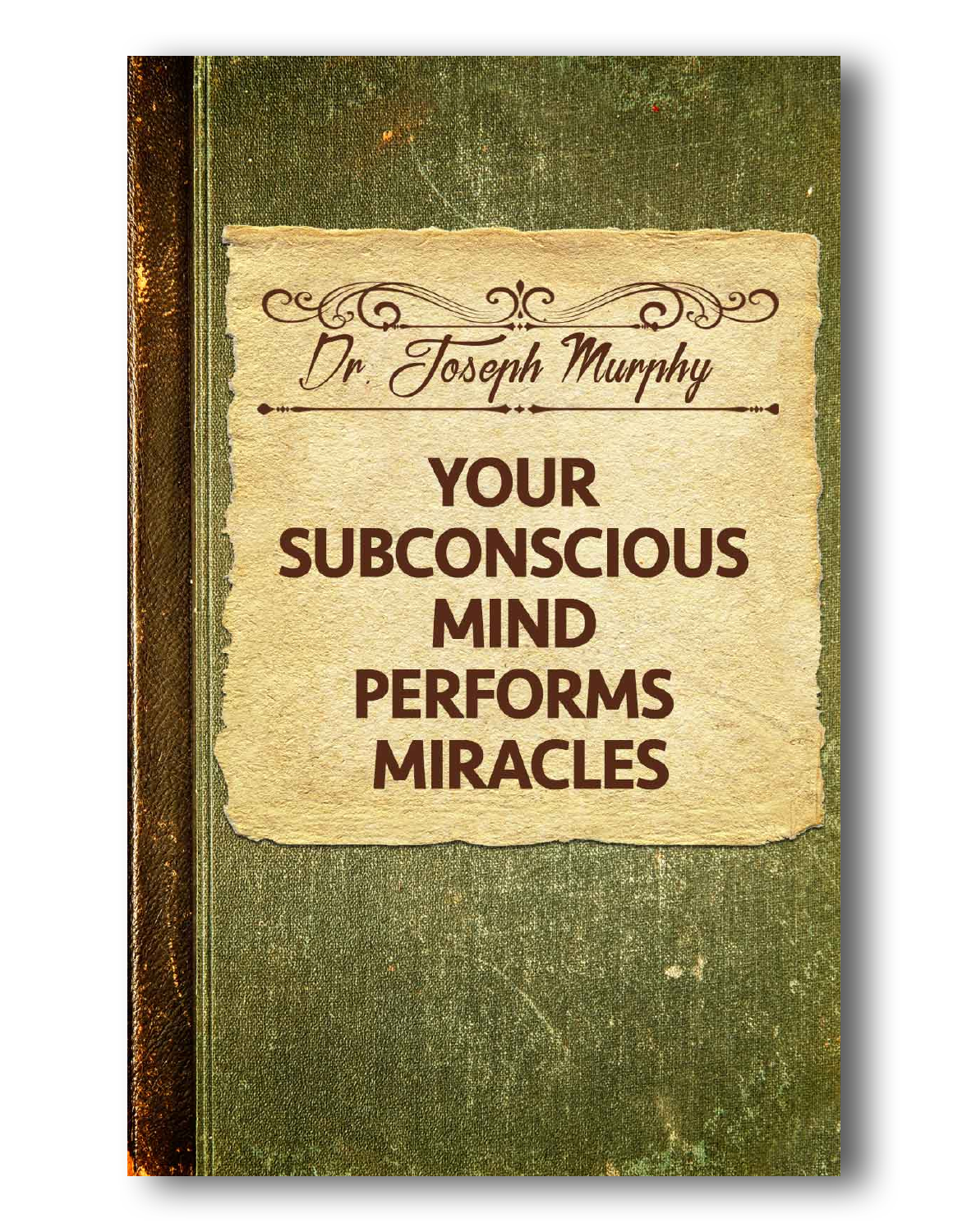## YOUR SUBCONSCIOUS MIND PERFORMS MIRACLES

Dr. Joseph Murphy

Copyright © 1956 Joseph Murphy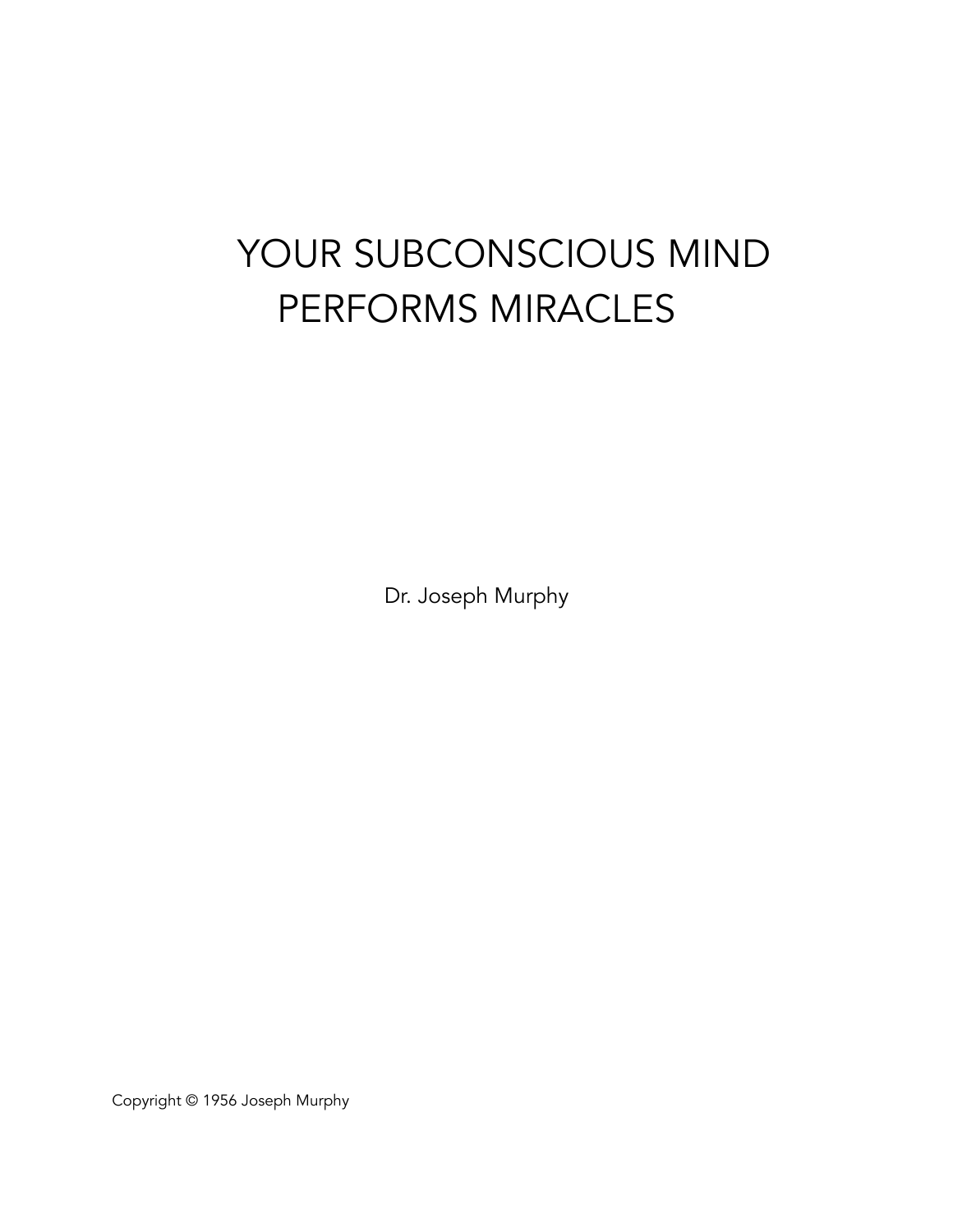#### All rights reserved by JMW Group, Inc. and The Jean Murphy Trust. Exclusive worldwide rights in all languages available only through JMW Group Inc.

 All rights reserved. No part of this book may be reproduced by any mechanical, photographic, or electronic process, or in the form of a phonographic recording; nor may it be stored in a retrieval system, transmitted, or otherwise be copied for public or private use—other than for "fair use" as brief quotations embodied in articles and reviews—without prior written permission of the publisher. The author of this book does not dispense medical advice or prescribe the use of any technique as a form of treatment for physical, emotional, or medical problems without the advice of a physician, either directly or indirectly. The intent of the author is only to offer information of a general nature to help you in your quest for emotional and spiritual well-being. In the event you use any of the information in this book for yourself, which is your constitutional right, the author and the publisher assume no responsibility for your actions.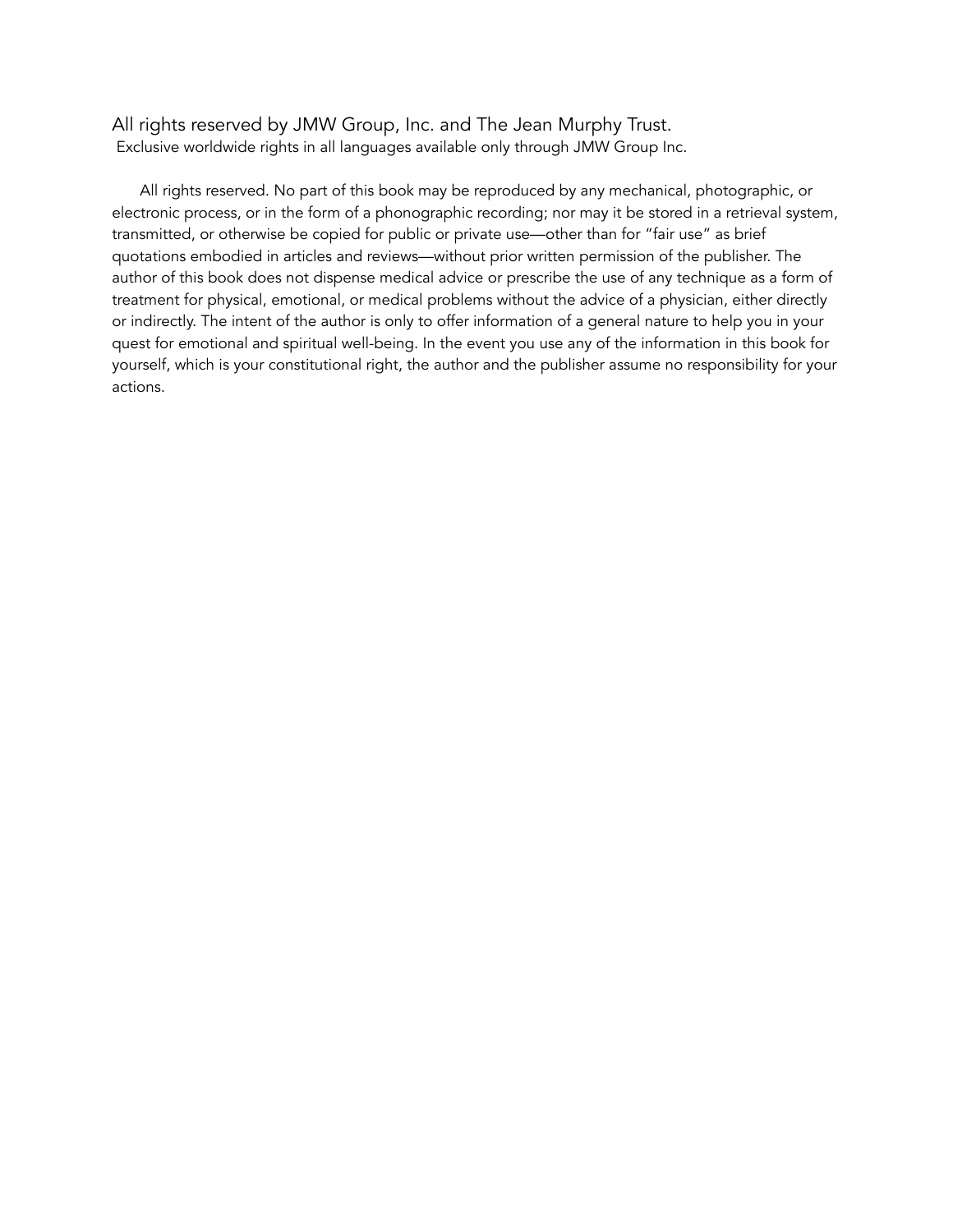### **Contents**

| <b>Chapter 1:</b> How Your Own Mind Works                                |  |
|--------------------------------------------------------------------------|--|
| <b>Chapter 2:</b> The Subconscious Mind and Health                       |  |
| <b>Chapter 3:</b> The Subconscious Mind and Alcoholism                   |  |
| <b>Chapter 4:</b> The Subconscious Mind and Wealth                       |  |
| <b>Chapter 5:</b> How to Apply the Subconscious Mind to Marital Problems |  |
| <b>Chapter 6:</b> The Subconscious Mind and Guidance                     |  |

*About the Author*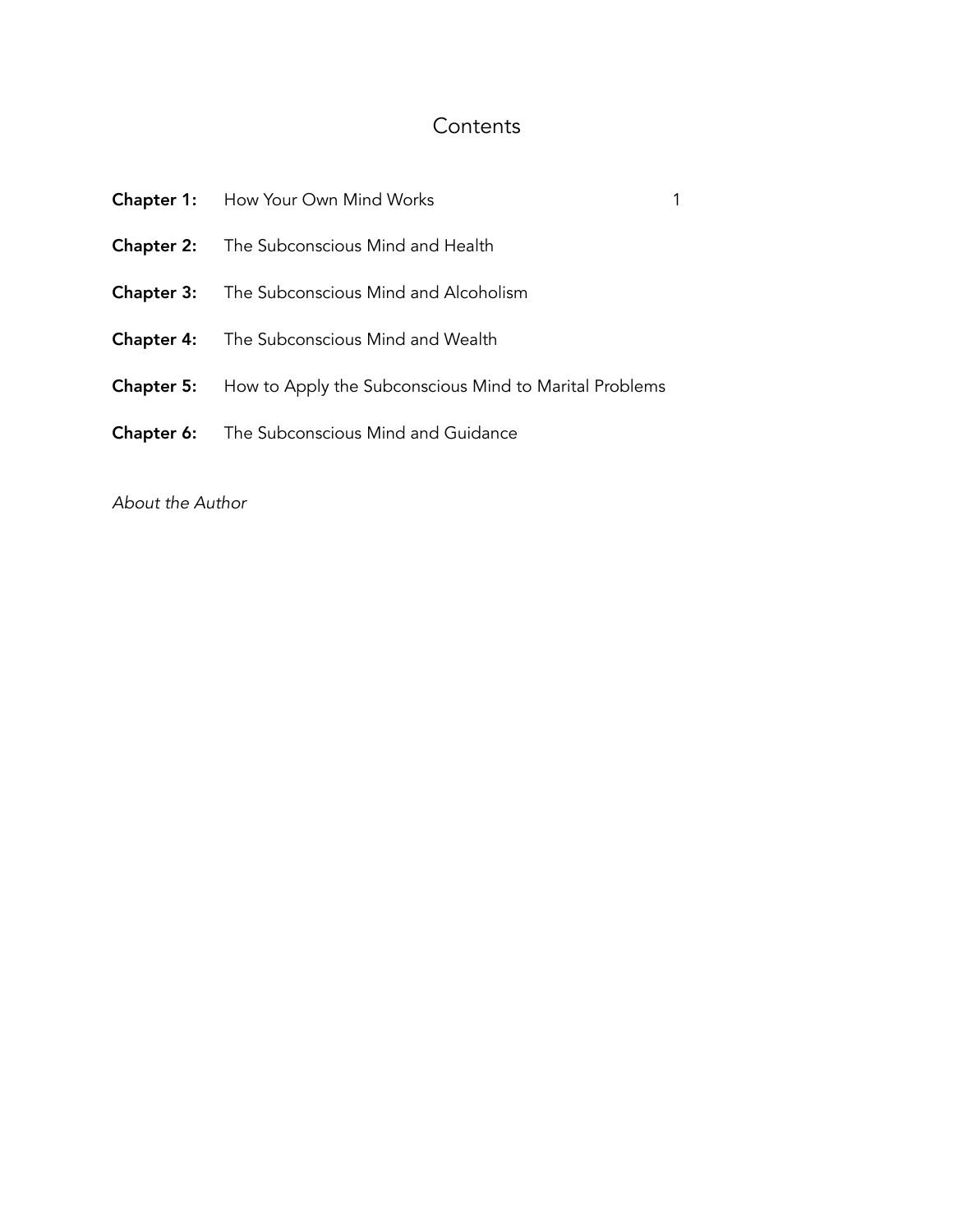#### Chapter One

### How Your Own Mind Works

 Man has only one mind, but he has two distinct phases or functions of the one mind. Each phase is characterized by its own phenomena, which is peculiar to itself. Each of these minds is capable of independent action as well as synchronous action. We call one the objective mind because it deals with external things, and the other is the subjective mind. The subjective mind is amenable, and controlled by suggestion of the objective or conscious mind. The objective mind takes cognizance of the objective world. The media of observation are the five physical senses. The objective mind is your guide in your contact with the environment. We gain knowledge through the five senses. The objective mind learns through observation, experience, and education. The greatest function of the conscious mind is that of reasoning.

Look around Los Angeles; you conclude that it's a beautiful city based upon your observation of the parks, the buildings, the beautiful structure, the lovely flower gardens, and so on. This is the working of your conscious or objective mind.

The word *objective* means that it deals with objective things. The subjective mind takes cognizance of its environment by means independent of the five physical senses. The subjective mind or the subconscious mind—either term may be used—perceives by intuition. The subconscious mind is the seat of your emotions. We know without a doubt that it performs its highest functions when the objective senses are in abeyance.

It is the intelligence that makes itself manifest when the conscious mind is suspended or in a sleepy, drowsy state. The subconscious mind sees without the use of the eyes; it has the capacity of clairvoyance and clairaudience. The subconscious mind can leave the body, travel to distant lands, and bring back intelligence oftentimes of the most exact and truthful character. Through the subconscious mind, you can read the thoughts of others, even to the minutest details; and read the contents of sealed envelopes and closed safes.

The subconscious mind has the ability to apprehend the thoughts of others without the use of the ordinary, objective means of communication. So, it is of the greatest importance that we understand the interaction of the conscious and subconscious mind in order to learn the true art of prayer.

Now there are many terms used in describing the objective and the subjective mind. They are called: the conscious or subconscious mind, the waking or sleeping mind, the surface self or the deep self, voluntary mind or involuntary mind, the male and the female, and many other terms. Remember, there is only one mind having two phases or functions.

The subjective mind is always amenable to suggestion; it is controlled by suggestion. We must

recognize that the subconscious mind accepts all suggestions; it does not argue with you, but it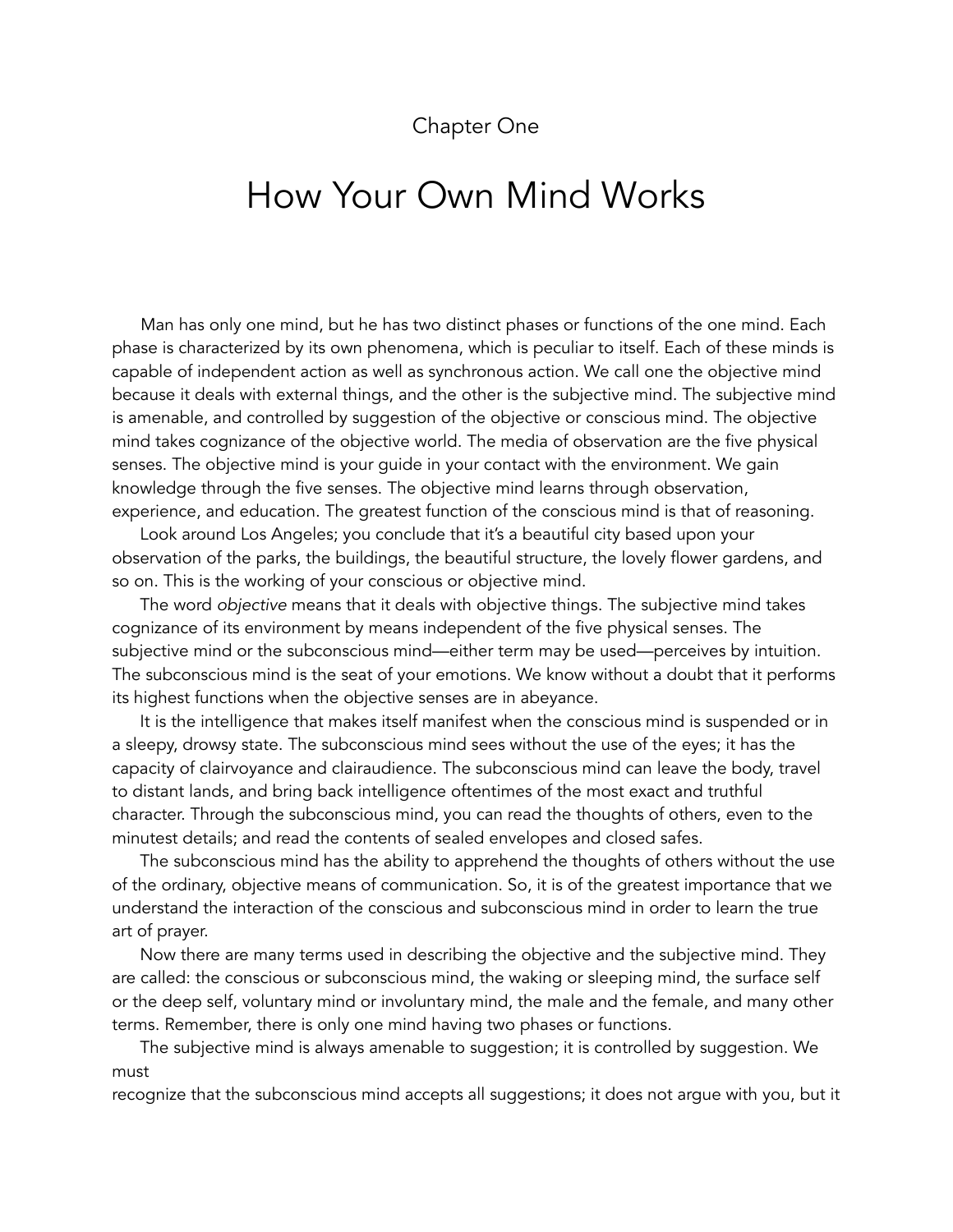fulfills your wishes. All things that have happened to you are based on thoughts impressed on the subconscious mind through belief. The subconscious mind will accept your beliefs and your convictions.

It is like the soil; it will accept any seed that you deposit in it, whether it is good or bad. Remember: Anything that you accept as true and believe in will be accepted by your subconscious mind, and be brought into your life as a condition, experience, or event. Ideas are conveyed to the subconscious mind through feeling.

We will use an illustration: The conscious mind is like the navigator or man at the bridge of a ship. He directs the ship, and signals orders to the men in the engine room, which consists of all of the boilers, instruments, gauges, and so on. The men in the engine room do not know where they're going; they follow orders. They would go on the rocks if the man on the bridge issued faulty or wrong instructions, based on his findings with the compass, sextant, or other instruments. The men in the engine room obey him because he is the director. They do not talk back to the captain; they simply carry out orders.

The captain is the master of the ship; his orders are followed out; likewise, your conscious mind is the captain, the master of your ship. Your body and all of your affairs represents the ship. Your subconscious mind takes the orders you give it based upon your belief and suggestions accepted as true.

Another simple illustration is this: When you repeatedly say to people, "I don't like mushrooms," then the time comes for you to be served mushrooms, and you get indigestion because your subconscious mind says to you, "The boss doesn't like mushrooms." This is an example probably amusing to you; nevertheless, this is an example of the relationship between the conscious and subconscious mind.

When a woman says, "I wake up at 3 o'clock if I drink coffee at night," whenever she drinks it, the subconscious mind nudges her, as if to say, "The boss wants you to stay awake tonight."

The heart is called the subconscious mind in ancient allegories. The Egyptians knew that the heart was the subconscious mind, but they didn't call it by that name. The Chaldeans and the Babylonians called it by different names. You can impress your subconscious mind, and your subconscious mind will express what is impressed upon it. Any idea that is emotionalized or felt as true will be accepted by your subconscious mind.

If you want a healing, for example, get silent, relax, breathe easily, immobilize your attention, think of the healing power within your subconscious mind, and affirm that the organ of your body is healing now. As you do that, there must be no resentment or bitterness in your heart; you must forgive everyone. You can repeat this healing process three or four times daily. Remember that your subconscious mind made the body, and can heal it, also. People are constantly affirming the healing of an organ or a part of their body; then 10 or 15 minutes afterward, they say, "Oh, I'm getting worse; I'll never be healed. I'm incurable." This mental attitude or these negative statements neutralize the previous, positive affirmation.

If a surgeon operated on you, cut out your appendix, and in the next few minutes ran back and opened you up again to see how you were getting along, then a half hour later ran back and opened you up again, he'd probably kill you by poisoning. You kill or prevent your healing by using negative statements.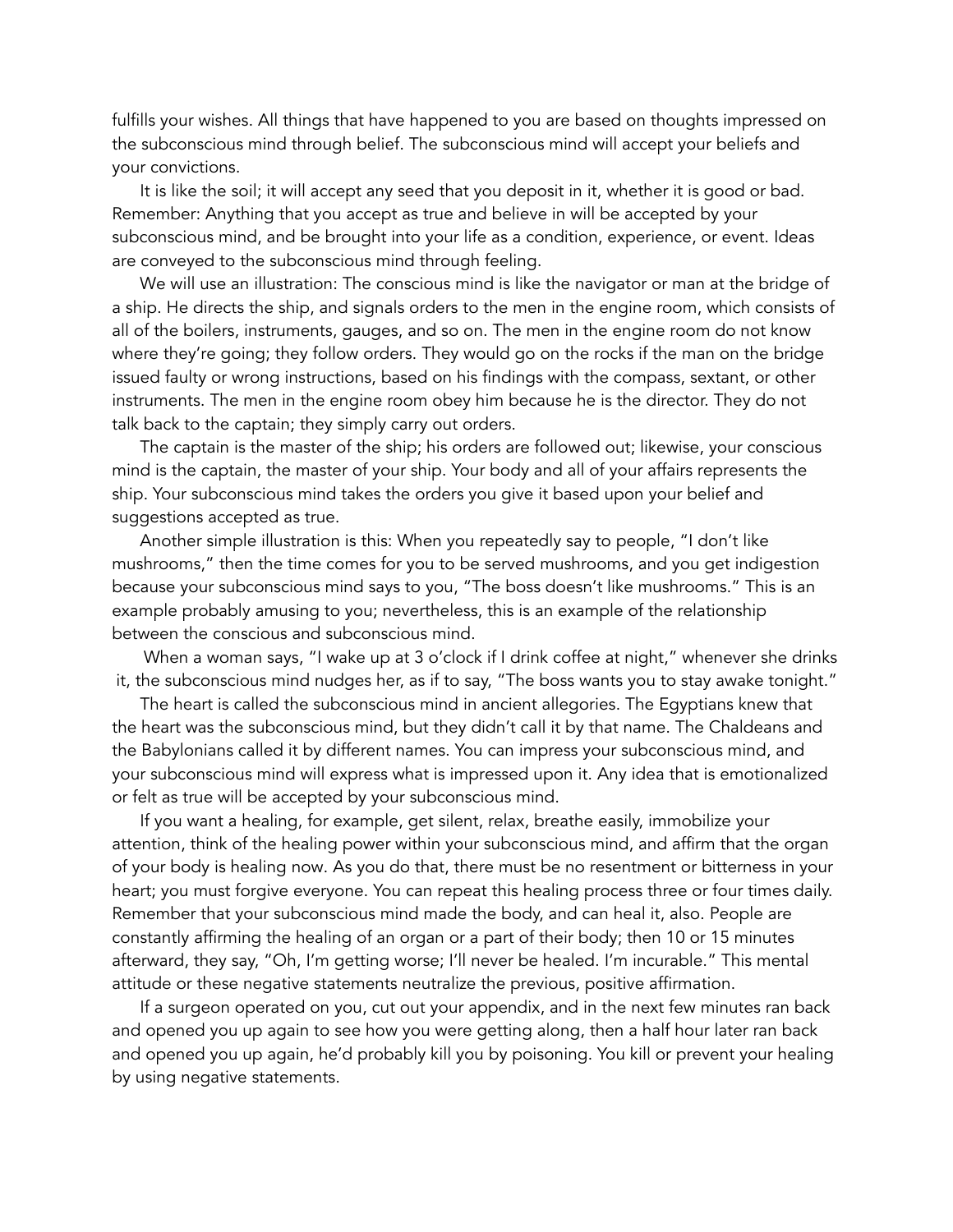There's a subconscious mind within you; you should learn how to use it in the same manner as a man learns to use electricity. Humans control electricity with wires, tubes, and bulbs, plus their knowledge of the laws of conductivity and insulation, and so on. We must learn about the tremendous power and the intelligence within us and use it wisely.

Many people are beginning to realize the true importance of the subconscious mind. In business, many are using it to achieve success and promotion. Edison, Ford, Marconi, Einstein, and many others have used the subconscious mind; it has given them the insight and the know-how for all of their great achievements in science, industry, and art. Research has shown that the ability to bring into action the subconscious powers has determined the success of all of the great scientific and research workers. There's a tremendous dynamo within you, and you can use it. You can also be completely released from tension and frustration. You can discover the abundant energy within you, enabling you to energize and vitalize all parts of your body.

We're told, for example, that author Elbert Hubbard declared that his most important ideas came while he was relaxed, working in the garden, or going for a walk; the reason being when the subconscious mind is relaxed, the subjective wisdom comes to the fore. There are oftentimes inspirational uprushes when the conscious mind is completely relaxed.

How often have you wondered at night what the answer to a particular problem was, and when you turned the request over to the subconscious mind, it gave you the solution in the morning. This is the meaning of the old adage "Night brings counsel." If you want to wake up at 7 o'clock in the morning, and you suggest 7 o'clock to the subconscious mind, the subconscious mind will wake you at 7 o'clock on the dot.

A mother may be nursing a sick child, and she falls asleep; but before she goes to sleep, she suggests to the subconscious mind that she'll awaken if the child's temperature goes up, or when it needs medicine, or perhaps cries. There may be a thunderstorm going on while the mother sleeps, yet she's not awakened by the storm; however, when the child cries, she's immediately awakened. This is a simple function of the subconscious mind.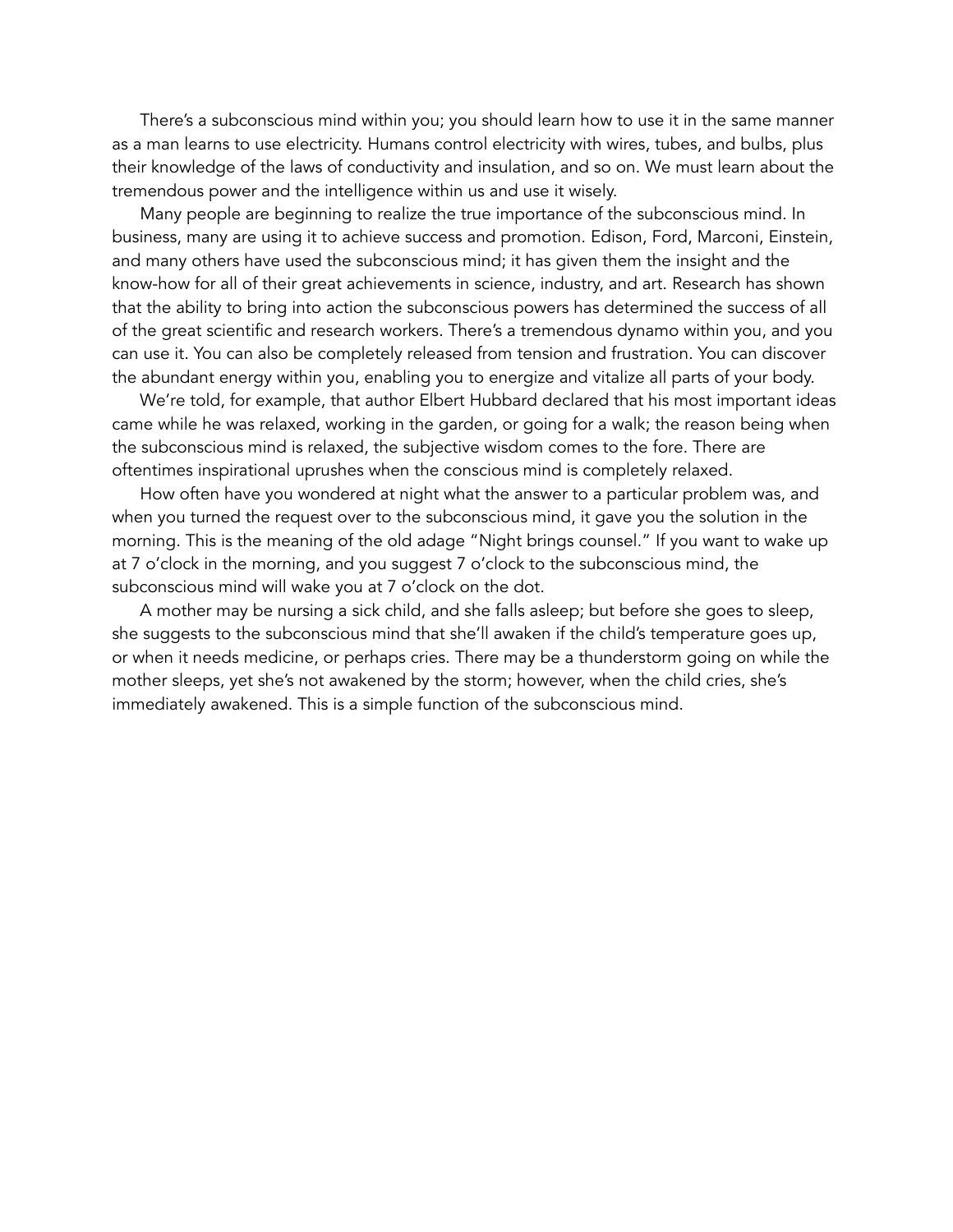### The Subconscious Mind and Health

 The subject of mental therapeutics is creating a widespread interest all over the world at the present time. Human beings are gradually awakening to the healing powers resident in our subconscious minds. It's a well-known fact that all of the various schools of healing effect cures of the most wonderful character. The answer to all of this is that there's one universal healing principle: namely, the subconscious mind, and one process of healing which is faith. This is why Paracelsus stated this great truth: "Whether the object of your faith be real or false, you will nevertheless obtain the same effects."

It's an established fact that cures have taken place in various shrines throughout the world, such as in Japan, India, Europe, and the American continent. You'll find many widely differing theories, each presenting indubitable evidences of healing. Obviously to the thinker, there must be some underlying principle common to them all. Regardless of the geographical location, or the means used, there's only one healing principle, and the process of every healing is faith.

The first thing to remember is the dual nature of your mind. The subconscious mind is constantly amenable to the power of suggestion; furthermore, the subconscious mind has complete control of the functions, conditions, and sensations of your body.

I venture to believe that all of the readers of this book are familiar with the fact that the symptoms of almost any disease can be induced in hypnotic subjects by suggestion.

For example, a subject in the hypnotic state can develop a high temperature, flushed face, or chills according to the nature of the suggestion given. By experiment, you can suggest to the person that they're paralyzed and cannot walk; it will be so. Pain can also be induced in any part of the body. By illustration, you can hold a cup of cold water under the nose of the hypnotic subject and tell him, "This is full of pepper; smell it!" He will proceed to sneeze. What do you think caused him to sneeze, the water or the suggestion?

If a man says he is allergic to Timothy grass, you can place a synthetic flower or any empty glass in front of the nose of such a person in a hypnotic state and tell him it is Timothy grass; he will portray the usual allergic symptoms. This indicates that the cause of the disease is in the mind; the healing of the disease can also take place mentally.

We realize that remarkable healings take place through osteopathy, chiropractic, medicine, and naturopathy, as well as through all of the various churches, but we maintain that all of these healings are brought about through the subconscious mind-—the only healer there is.

Notice how it heals a cut on your face caused by shaving; it knows exactly how to do it. The doctor dresses the wound; he says, "Nature heals it." Nature refers to natural law, the law of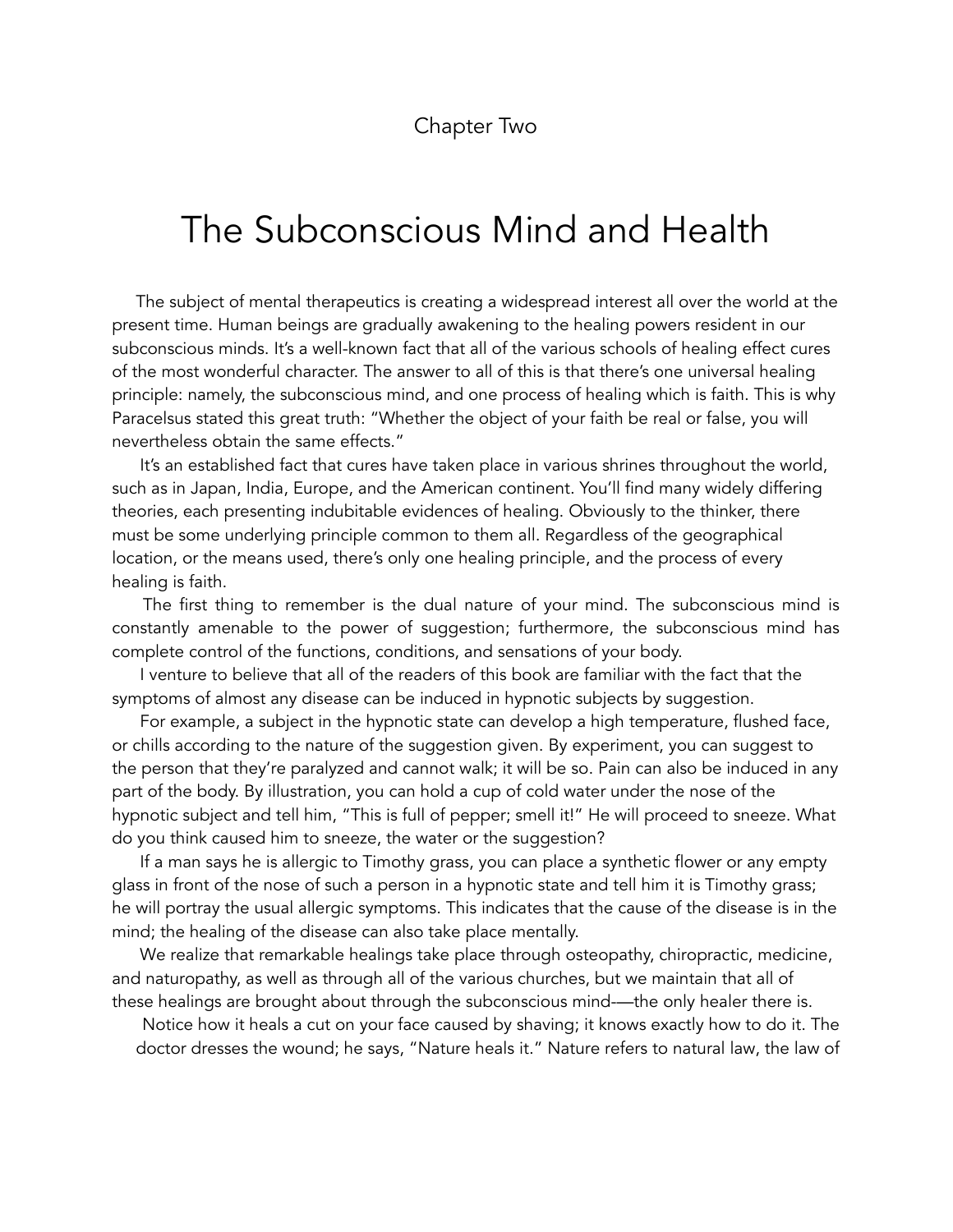the subconscious mind, or self-preservation, which is the function of the subconscious mind. The instinct of self-preservation is the first law of nature; your strongest instinct is the most potent of all auto-suggestions.

 You've just learned that you can induce disease in your own body, or that of another through suggestion, in defiance of your natural instincts. It's perfectly natural and obvious that suggestions in harmony with instinctive auto-suggestion would have greater power.

 It's easier to maintain and restore health than it is to bring about sickness in the body. The faith that brings about healing is a certain mental attitude, a way of thinking, an inner certitude, an expectancy of the best.

 In the healing of the body, it is, of course, desirable to secure the concurrent faith of both the conscious and subconscious mind; however, it's not essential as long as the person enters into a state of passivity and receptivity by relaxing the mind and the body and getting into a sleepy state. I've known people who have completely denied matter and their bodies, yet they received marvelous healings. I've known others who said that the world was real, that matter was real, and that their bodies were real; they, likewise, have had wonderful healings.

 The point is that any method, technique, or process you may use that will bring about a change in the mind or a new mental atmosphere is legitimate; results will follow. Healing is due to a changed mental attitude, or to a transformation of the mind.

 Paracelsus said, "Whether the object of your faith be true or false, you will nevertheless obtain the same effects." Thus, if you believe in the bones of saints to heal, or if you believe in the healing power of certain waters, you'll get results because of the powerful suggestion given to your subconscious mind; it is the latter that does the healing. The witch doctor with his incantations heals by faith, also.

 Any method that causes you to move from fear and worry to faith and expectancy will heal. True scientific, mental healing is brought about by the combined function of the conscious and subconscious mind, scientifically directed.

 The person who denies the ulcer on his hand (although he has one) and who even denies his body, saying all that is visible and tangible has no real existence, may get a healing; all of this would be absurd to you. The question arises, "How does someone get a healing when he protests against such statements, claiming that they insult his intelligence?" The reason is very obvious when you know how the subconscious mind works.

 The individual is asked to relax his mind and body; to get into a quiet, passive, receptive state; then the objective senses are partially suspended and in abeyance. He's in a sleepy state, and the subconscious mind is amenable to suggestion. The practitioner then suggests wonderful words of perfect health that enter his subconscious mind; the client finds immense relief and perhaps a complete healing. The practitioner isn't handicapped by antagonistic autosuggestions of the patient arising from objective doubt of the power of the healer or the correctness of the theory. In the sleepy, drowsy state of the conscious mind, resistance is reduced to a minimum; hence, results follow.

 There are a great number who claim that because their theory produces results, it is, therefore, the correct one; this, as explained in this chapter, cannot be true. You know that there are all types of healing. Mesmer and others healed by claiming that they were sending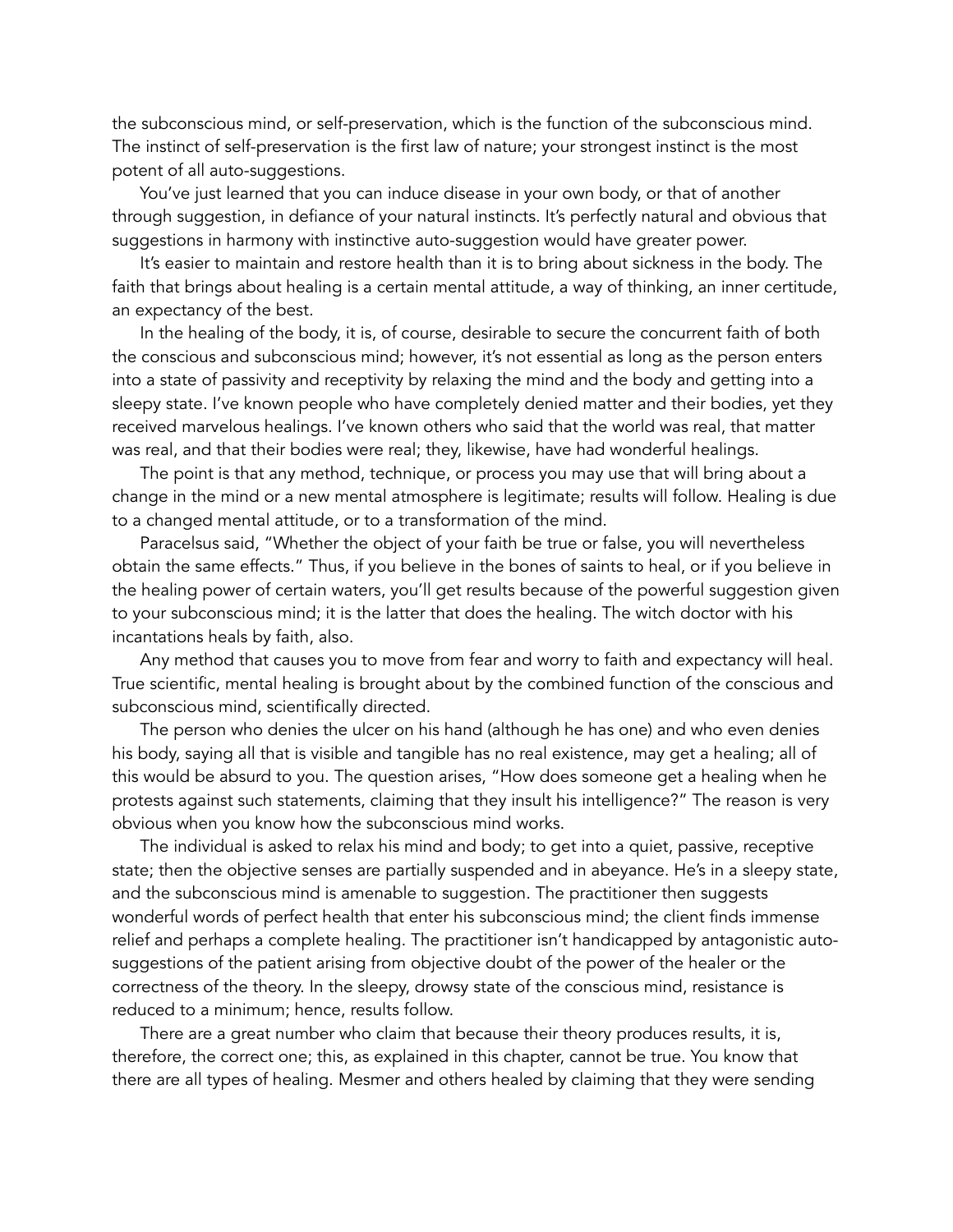forth a certain magnetic fluid. Other men came along and said that all of this was nonsense, that the healing was due to suggestion.

 All of these groups, such as psychiatrists, psychologists, osteopaths, chiropractors, physicians, and all churches are using the one universal healing power resident in the subconscious mind. Each may proclaim that the healings are due to their theory. The process of all healing is a definite, positive, mental attitude, an inner certitude, or a way of thinking called *faith.* Healing is due to a confident expectancy, which acts as a powerful suggestion to the subconscious mind, releasing its healing potency.

 One man does not heal by a power different from another. It's true that he may have his own theory and method. There's only one process of healing, and that is faith; there is only one healing power, namely, your subconscious mind. Select the theory and method that you prefer. You can rest assured, if you have the faith, that you shall get results.

 In the *Los Angeles Examiner* some time ago, John McDowell described tests being conducted in prayer therapy at Redlands University under the title "Psychosomatic Tests Bare Prayer's Power." He wrote as follows:

Dr. William R. Parker, 37-year-old director of the clinic, today revealed for the first time that early results of prayer therapy in a group of twenty arthritic, tubercular, ulcer, and speech impediment patients have been favorable.

These patients, who agreed to practice prayer therapy in addition to the university clinic's regular group psychological therapy, have been making greater progress than the clinic's regular patients, Dr. Parker said.

For example: A stomach ulcer patient, relying solely on prayer and group therapy, has reported that, for the last three weeks, all symptoms of his ailment have disappeared.

A Redlands University professor, afflicted most of his life with a severe case of stuttering which years of various treatments failed to correct, today has no trace of speech impediment after six months of prayer therapy.

Another teacher, forced into retirement a year ago because of tuberculosis, is now back at his teaching job, apparently cured.

"This man's doctor—a tuberculosis specialist—recently gave him a sputum test," Dr. Parker said. "The test turned up negative, and the doctor was certain a mistake had been made. He immediately made another test, and that was negative, too."

Dr. Parker—a doctor of psychology, not medicine—stresses that prayer therapy is no "quackish" miracle cure-all, but a scientific approach to prayer and its effect on the subconscious mind. The subconscious mind, in the eyes of the still-pioneering psychosomatic medicine world, is the fountainhead of many of mankind's afflictions, including arthritis, asthma, hay fever, multiple sclerosis, tuberculosis, ulcers, and high blood pressure.

The psychosomatic theory—hotly disputed by the medical profession—-is that such ailments start as functional disorders in the subconscious and develop into organic disease, which doctors treat by attacking the symptoms rather than the cause.

Prayer therapy, according to Dr. Parker, is a psychosomatic attempt to attack the causes of these disorders in the subconscious.

"Four basic personality difficulties are at the root of everything that goes wrong in the subconscious mind," Dr. Parker said. "They are fear, hate, guilt, and inferiority."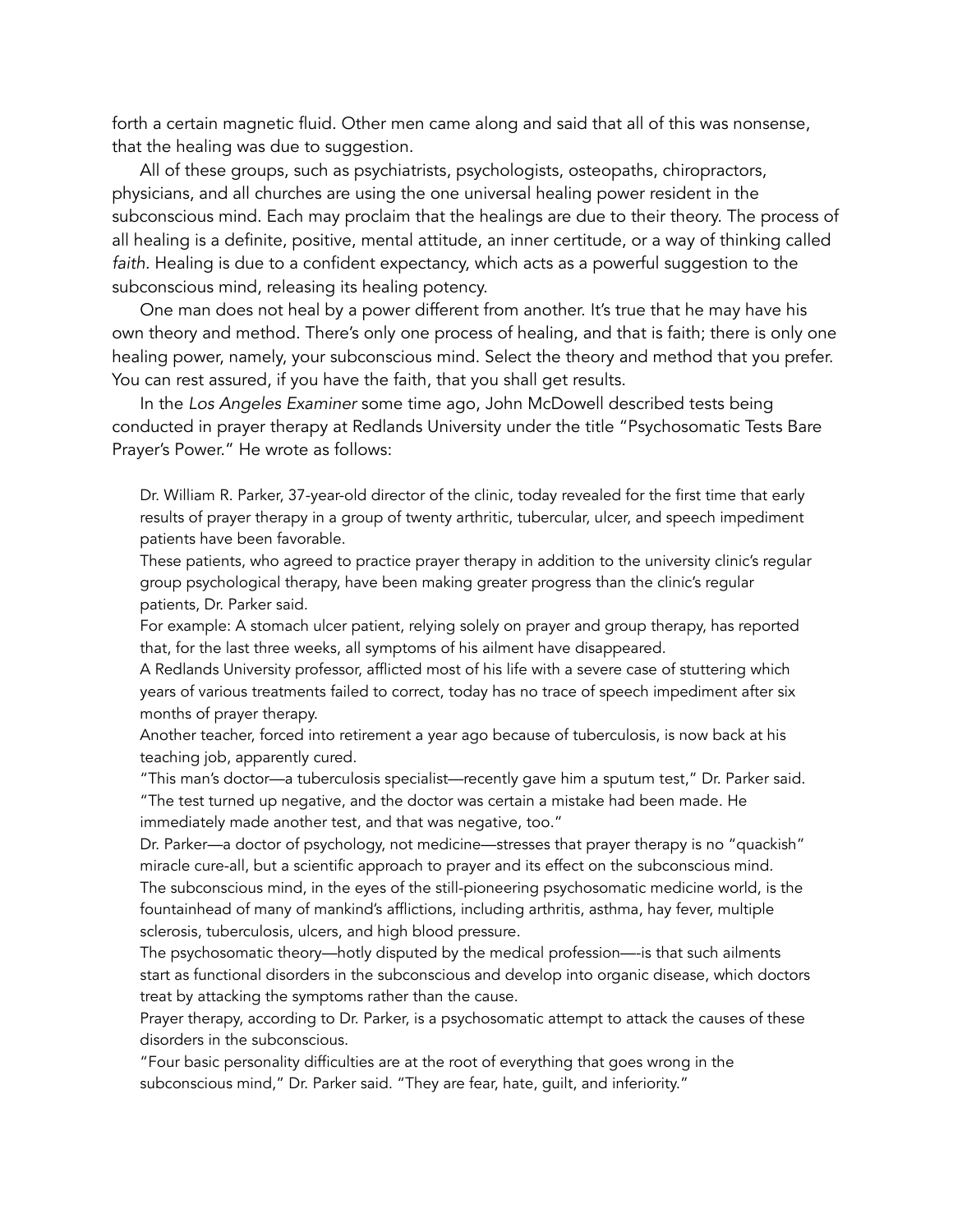In the Redlands prayer-therapy experiments, these basic difficulties are first ferreted out through a series of standard psychological tests given to patients participating in the project.

Subsequently, the patients meet in a ninety-minute group session once a week to discuss their problems. At these meetings, each patient is given a sealed envelope containing information on one detrimental aspect of his or her personality uncovered in the tests.

Once at home, the patients open the envelopes, learn a new, undesirable phase of their personality, and resolve that particular difficulty in prayer daily until the next group meeting. There is only one "must." Each patient is required to pray regularly each night before he or she retires.

"We insist on a prayer at that time, because the last thing that a person is thinking before going to sleep is most likely to penetrate to the subconscious," Dr. Parker said.

Dr. Parker, who first tried out his prayer theories on himself during an onset of ulcers three years ago, said most of the patients have to be taught how to pray.

The clinic's prayer-therapy patients are taught a positive approach to prayer, stressing love, and an uplifting concept of God and the universe.

"Our prayers are not a begging for health, but are affirmations of the healing of the unhealthy element the patient wants to attack stated in such a positive, repetitious manner that eventually it sinks into the subconscious, and becomes a part of that person," Dr. Parker said. "In that manner, through prayer, destructive aspects within the self-conscious can be attacked and eventually overcome, thus eliminating the basic causes of their physical ills."

 In the Wilshire Ebell Theater where I speak to an overflow audience each Sunday, we have a period called "the healing silence." The first thing I do is ask the audience to relax, let go, and to stop the wheels of their mind. The purpose is to quiet down the doubting Thomas (conscious mind), and insert a new idea such as health, peace, joy, and abundance into the receptive minds of the listeners. Those who are impregnated will give birth to a healing or an answer to their prayer. This is the kinetic action of the subconscious mind. Many report excellent results every Sunday, as attested to by grateful letters.

 I'd like to stress a few important factors here relative to the workings of the subconscious mind. A man came to me one time and asked me why it was when he kept on saying to himself, "I have no headache," that the pain did not go away? The subconscious mind will not easily accept this contradiction; it accepts only what you believe and feel as true, or accept, as possible. If you mentally accept the possibility of the execution of your idea, the subconscious will cooperate. In order to impress the subconscious mind, you must gain its cooperation. If you can convince the subconscious mind you have no headache, the headache will go away.

 I suggested to him this method: Declare: "It is passing away," over and over again quietly and peacefully. In this way he would be better able to sell the idea or conclusion to the wise, deep self, called the subconscious mind. He got results, and he added something to it: "It will never return."

 For years he has never had any migraine attacks from which he suffered frequently. He had a belief or an expectation that every Tuesday and Saturday morning, he'd get migraine attacks. This feeling acted as an auto-suggestion to his subconscious mind; the latter obliged him by seeing to it that he would have a headache at the time specified. It simply said, "It is Tuesday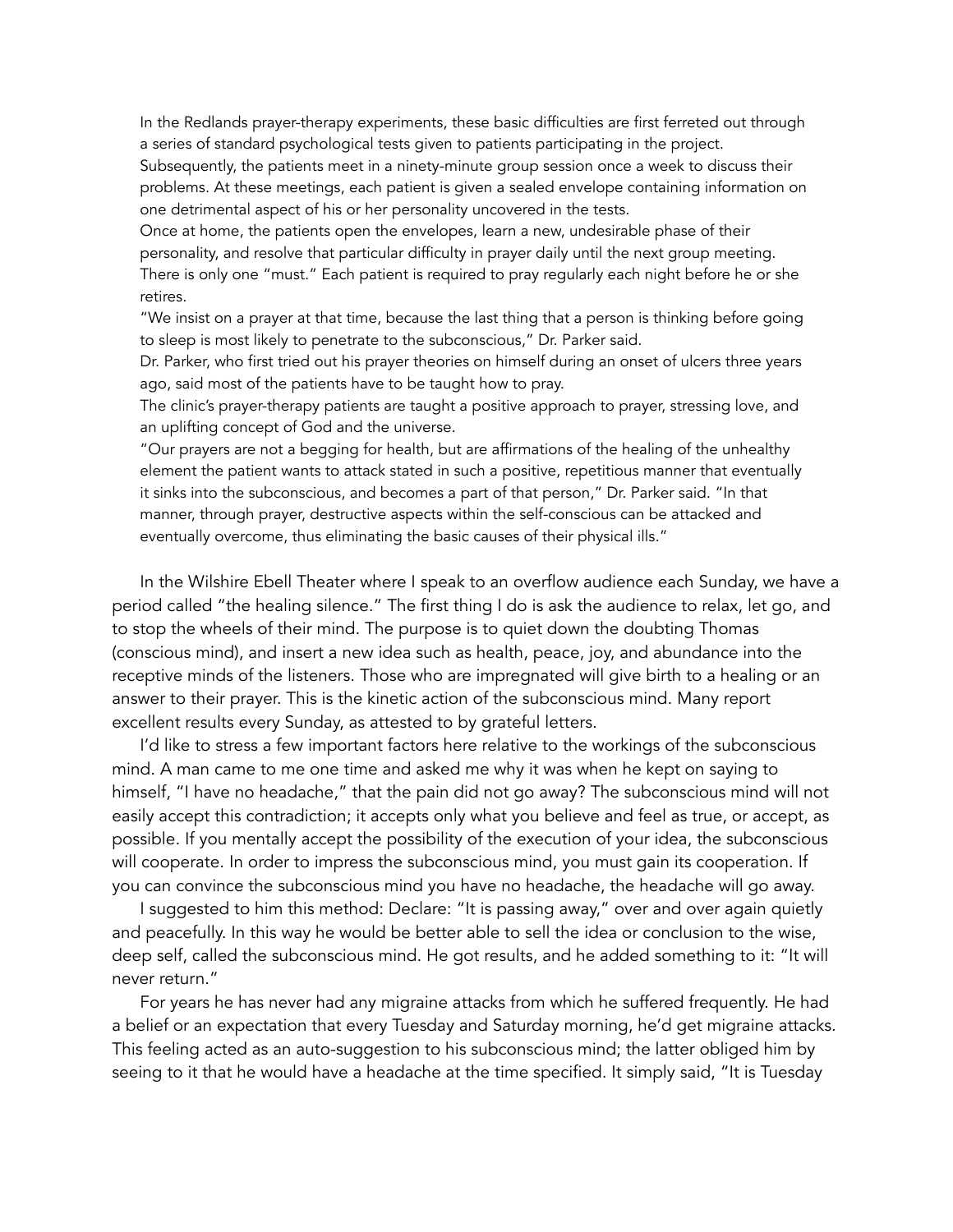morning; the boss wants a headache." The negative suggestion was removed by the above counter-suggestion.

 Here's another instance: A very brilliant woman came to me some years ago stating that she had psoriasis on her body that would go away by applying an ointment, but that as soon as the salve was discontinued, it would return. She wasn't resenting anyone; she was very religious, and seemingly well balanced emotionally. In talking to her, I discovered that she lived in constant fear of its return. As a matter of fact, this was a very powerful suggestion to her subconscious mind; and since it's controlled by suggestion and belief; it responded accordingly.

 She would affirm two or three times a day: "I am whole, pure, and perfect; my skin is perfect; I am healed." Nothing happened. You can readily see what happened in her case. Every time she said, "My skin is perfect," it started a quarrel in her mind; something within her said, "No, your skin isn't perfect!"

 The following technique worked for her in a wonderful way. She started to say for five or ten minutes three or four times a day: "It is changing now for the better." This created no quarrel in her conscious or subconscious mind; results followed, it gradually disappeared, and it has never returned. I'm sure that she ceased suggesting its return. (What I fear most has come upon me.)

 Trust the subconscious mind to heal you. It made your body, and it knows all of its processes and functions. It knows much more than your conscious mind about healing and restoring you to perfect balance. The subconscious mind, sometimes called the deep-self, knows more about your body than all of the wisest men in the world. Never try to coerce or force the mind. We do not imply that some people who say, "I am whole, pure, and perfect," do not get results; of course they do, because they succeed in convincing themselves of it. Blind belief and faith will bring results due to the subjective faith of the individual.

 A psychologist friend of mine told me that one of his lungs was infected. X-rays and analysis showed the presence of tuberculosis. At night before going to sleep, he would quietly affirm, "Every cell, nerve, tissue, and muscle of my lungs is now being made whole, pure, and perfect. My whole body is now being restored to health and harmony." These are not his exact words, but they represent the essence of what he said. A complete healing followed in about a month's time; subsequent x-rays showed a perfect healing.

 I wanted to know his method, so I asked him why he repeated the words prior to sleep. Here is his reply: "The kinetic action of the subconscious mind continues throughout your sleep-time period; hence, give the subconscious mind something good to work on as you drop off into slumber." This was a very wise answer. In suggesting harmony and health, he never mentioned his trouble by name.

 I strongly suggest that you cease talking about your ailments or giving them a name. The only sap from which they draw life is your attention and fear of them. Like the abovementioned psychologist, you can become a good mental surgeon; then your troubles will be cut off like dead branches are pruned from a tree.

 If you're constantly naming your aches and symptoms, by the law of your own mind these imaginings tend to take shape "as the thing I greatly feared."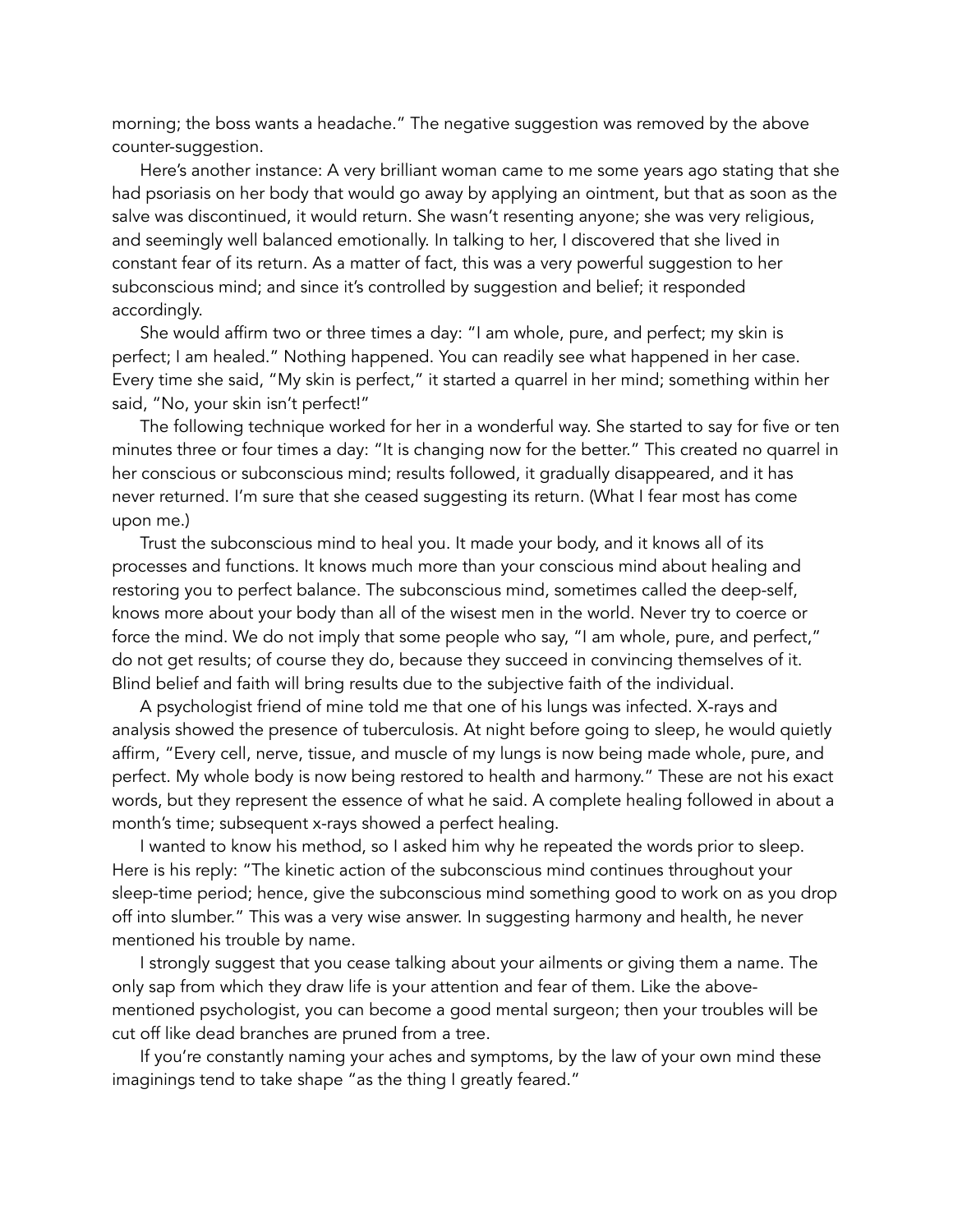A technique of impressing the subconscious mind is as follows: This consists essentially in inducing the subconscious mind to take over your request, as handed it by the conscious mind. This "passing over" is best accomplished in the reverie-like state. Know that in your deeper mind is infinite intelligence and infinite power. Just calmly think about what you want; see it coming into fuller fruition from this moment forward. Be like the little girl who had a very bad cough and sore throat. She declared firmly and repeatedly, "It is passing away now; it is passing away now." It passed away in about an hour. Use this technique with complete simplicity and naïveté.

 In using the subconscious mind, you infer no opponent; you use no willpower. You use imagination, not willpower. You imagine the end and the freedom state. You'll find your intellect trying to get in the way, but persist in maintaining a simple, childlike, miracle-making faith. Picture yourself without the ailment or problem. Imagine the emotional accompaniments of the freedom state you crave. Cut out all red tape from the process. The simple way is always the best.

 Remember that your body possesses an organic mechanism reflecting the interplay of the conscious and subconscious mind, vis-à-vis the voluntary (cerebro-spinal nervous system) and the involuntary nervous system. These two systems may work separately or synchronously. The vagus nerve connects the two systems in the body. When you study the cellular system and the structure of the organs such as eyes, ears, heart, liver, bladder, and so on, you learn that they consist of groups of cells that possess a group intelligence whereby they function together, and are able to take orders and carry them out in deductive fashion at the suggestion of the master mind (conscious mind). This is why the group intelligence of the lungs responded to the constructive, positive suggestions of the psychologists previously mentioned in this chapter.

 In this book, our purpose is to remove the mystery of the workings of the mind in order to know better its modus operandi. In the relaxed state, the subjective mind comes to the surface and begins to work on the correct patterns suggested by the healer. The kinetic action of the mind then comes into play by way of the vagus nerve. Between sleeping and the waking state, the mind breaks through from its material thralldom and the limitations of time and space, and asserts its innate freedom.

 Dr. Evans, a student of Quimby, was able to suspend the conscious mind, and by an interior illumination, attended with no loss of consciousness of external surroundings, was able to diagnose disease.

 Clairvoyance is one of the powers of the subconscious mind that enabled Quimby, Dr. Evans, and many others to clearly see the internal structure of man, the nature and extent of the disease, plus the cause behind it; this proved a great aid in their healing of patients. The explanation of the mental and emotional cause of their ailments was the solution in most cases.

The usual procedure is as follows:

- 1. Take a look at the problem.
- 2. Then turn to the solution or way out known only to the subconscious mind.
- 3. Rest in a sense of deep conviction that it is done.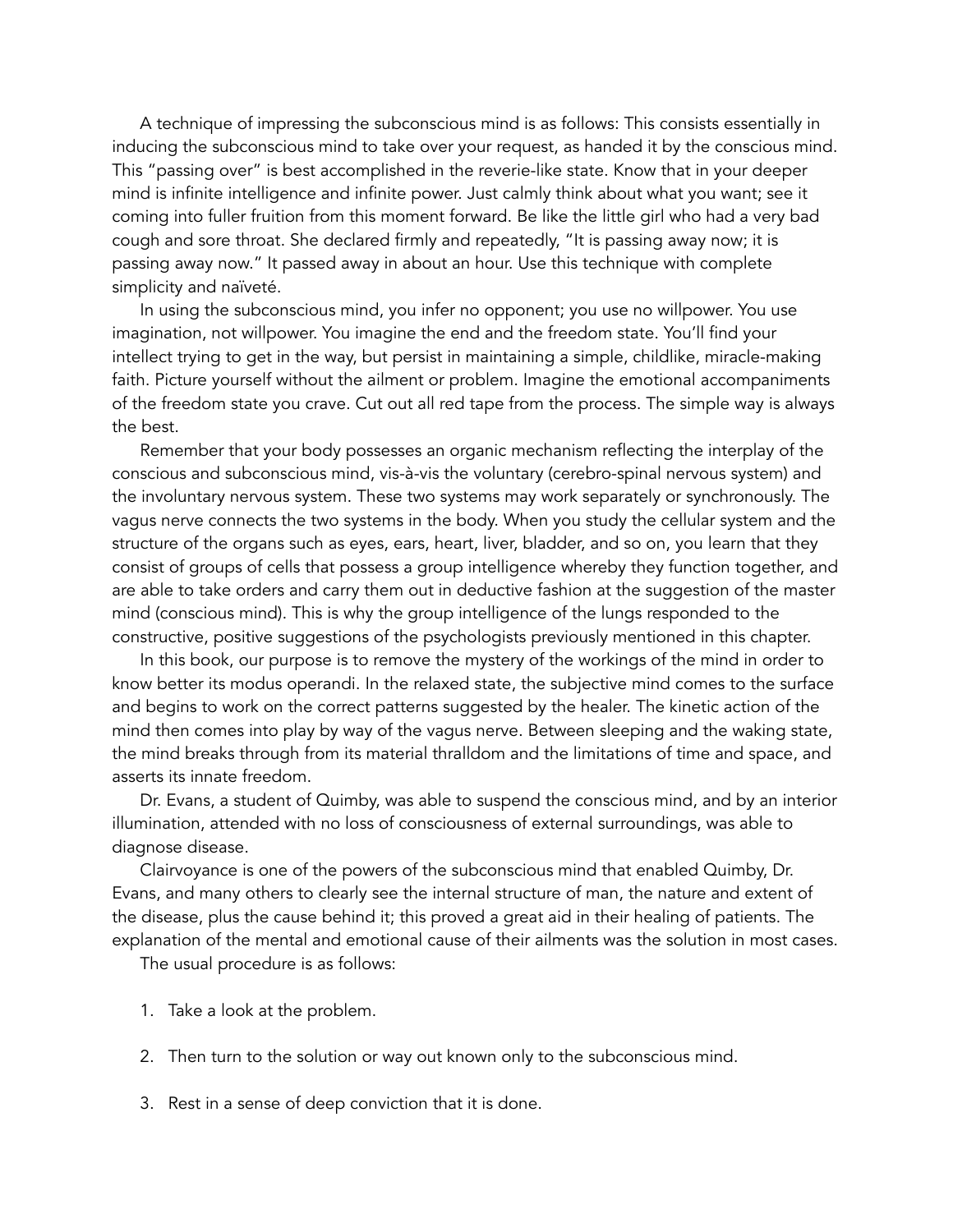Do not weaken your treatment by saying, "I hope so!" or "It will be better!" The cellular setup of your body will follow faithfully and honestly whatever blueprint the conscious mind hands over to them via the subconscious, sometimes called the subjective, or involuntary, mind. Your feeling about the work to be done is "the boss." Know that health is yours! Harmony is yours! Become intelligent by becoming a vehicle for the infinite healing power of the subconscious mind. The reasons of failure are: lack of confidence and too much effort. Suggest to the subconscious mind to the point of conviction, then relax. Get yourself off of your hands. Say to conditions and circumstances, "This, too, shall pass." Through relaxation, you impress the subconscious mind, enabling the kinetic energy behind the idea to take over and bring it into concrete realization.

 A careful study of the single-celled organism shows us what goes on in our complex body. Although the mono-cellular organism has no organs, it still gives evidence of mind—action and reaction performing the basic functions of movement, alimentation, assimilation, and elimination.

 Dr. Alexis Carrell's findings in heart experiments on chicks are significant, pointing to the basic finding that life functions despite the lack of complete, organistic equipment.

 The body of man portrays the workings of his inner mind. Our real powers are resident in the subconscious mind. No one knows all of the workings of the subconscious mind, for it is infinite in its scope. We learn what we can about how it works, then we use it accordingly. People say that there's an intelligence that will take care of the body if we let it alone. This is true, but the difficulty is that the conscious mind always interferes with its five-sense evidence based on outer appearances, leading to the sway of false beliefs, fears, and mere opinion. When fear, false beliefs, and negative patterns are made to register in the subconscious mind through psychological, emotional conditioning, there is no other course open to the subconscious mind except to act on the blueprint specification offered to it.

 The subjective self within you works continuously for the general good, reflecting an innate principle of harmony behind all things. Study the works of Edison, Carver, Einstein, and many others who without too much outer education knew how to tap the subconscious mind for its manifold treasures. Have a reason for the faith in you. You cannot get very far if you do not believe in what you do not see. I do not see love, but I feel it; I do not see beauty, but I see it manifested. Subjective faith is often greater in a puny body of a garret-loving poet than in the stronger frame of a prize fighter. Our greatest failing is a lack of confidence in the powers of the subconscious mind. Get acquainted with your inner powers.

 Of what use is it to know in principle that you're perfect if you can't bring it out? Selfrealization, plus feeling, is the only key to healing. To get results is no proof that your method is scientific or sound.

 I knew a man who was told to wave a rabbit's foot around his head seven times and a big wart would fall off. He believed it, and the result followed. The rabbit's foot had nothing to do with it; it was due to a law of mind. Mental acceptance and belief were the causes, and the disappearance of the wart was the effect. If you're tense and anxious, the subconscious mind will pay no attention to you in a tough situation.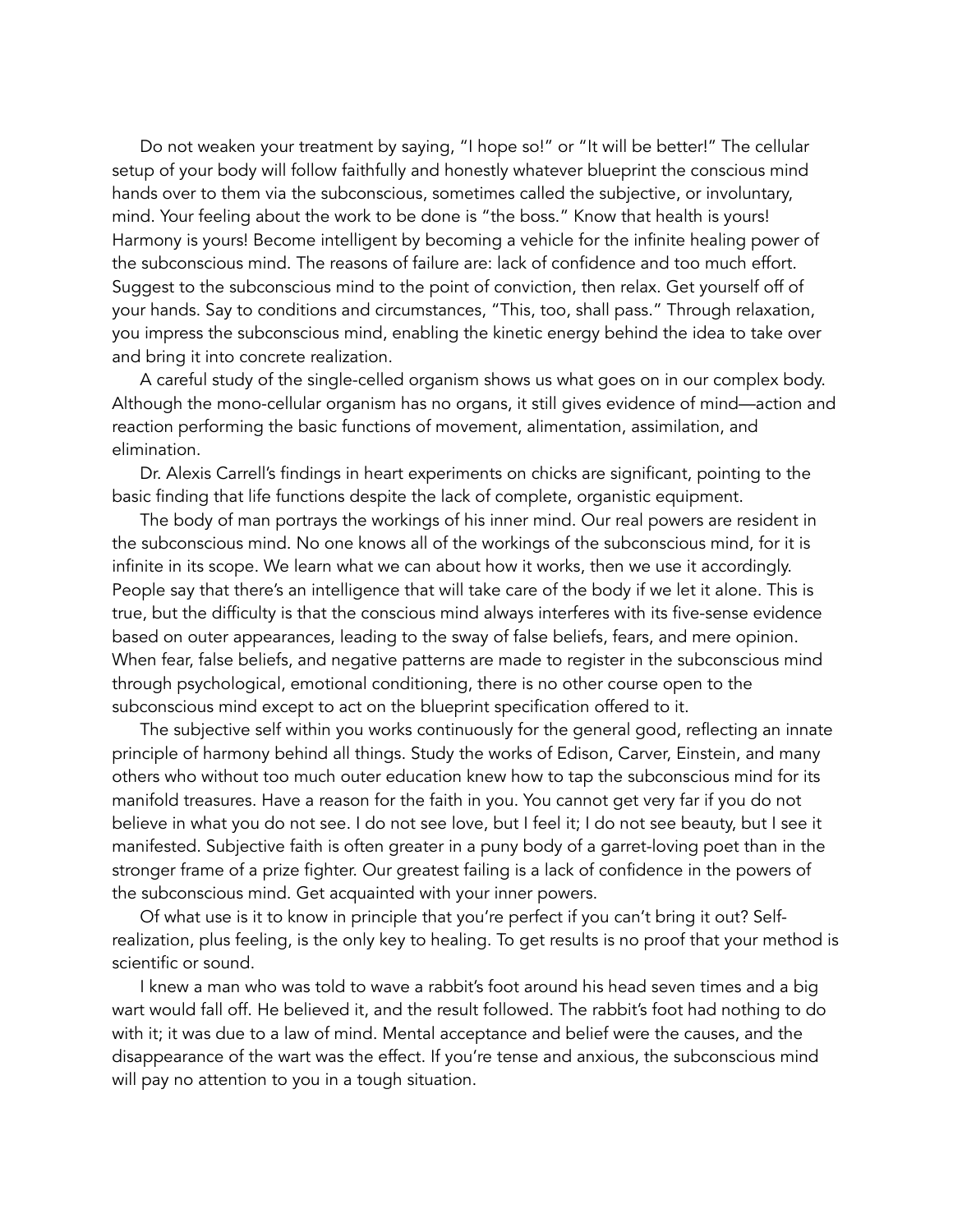A homeowner once remonstrated with a furnace-repair man for charging \$200 for fixing the boiler. The mechanic said, "I charged 5 cents for the missing bolt, and \$199.95 for knowing what was wrong."

 Similarly, your subconscious mind is the master mechanic, the all-wise one who knows ways and means of healing any organ of your body, as well as your affairs. Decree health, and the subconscious mind will establish it, but relaxation is the key. "Easy does it." Do not be concerned with details and means, but know the end result. Get the *feel* of the happy solution of your problem, whether it is health, financial, or employment. Remember how you felt after you'd recovered from a severe state of illness. Bear in mind that the feeling is the touchstone of all subconscious demonstration. Your new idea must be felt subjectively in a finished state—not in the future—but as *now* coming about.

 One of our students who attended our lectures on "The Miracles of the Mind" had severe eye trouble that the doctor said necessitated an operation. He was instructed on how to use the Nancy School technique: Take a little phrase or affirmation, easily graven on the memory, and repeat it over and over again like a lullaby.

 Each night this man, as he went to sleep, entered into the drowsy, meditative state, the state akin to sleep. His attention was immobilized and focused on his eye doctor. He imagined that the doctor was in front of him, and he plainly heard, or imagined he heard, the doctor saying to him, "A miracle has happened!"

 He heard this over and over again every night for perhaps five minutes or so before going to sleep. At the end of three weeks, he went to the ophthalmologist who had previously examined his eyes, and he said to this client, "This is a miracle!"

 What happened? He impressed his subconscious mind, using the doctor as an instrument or a means of convincing or conveying the idea. Through repetition, faith, and expectancy, he impregnated the subconscious mind. The subconscious mind made the eyes; within it was the perfect pattern, and immediately it proceeded to heal the eyes. This is another example of *the miracles of your mind.*

\*\*\* \*\*\*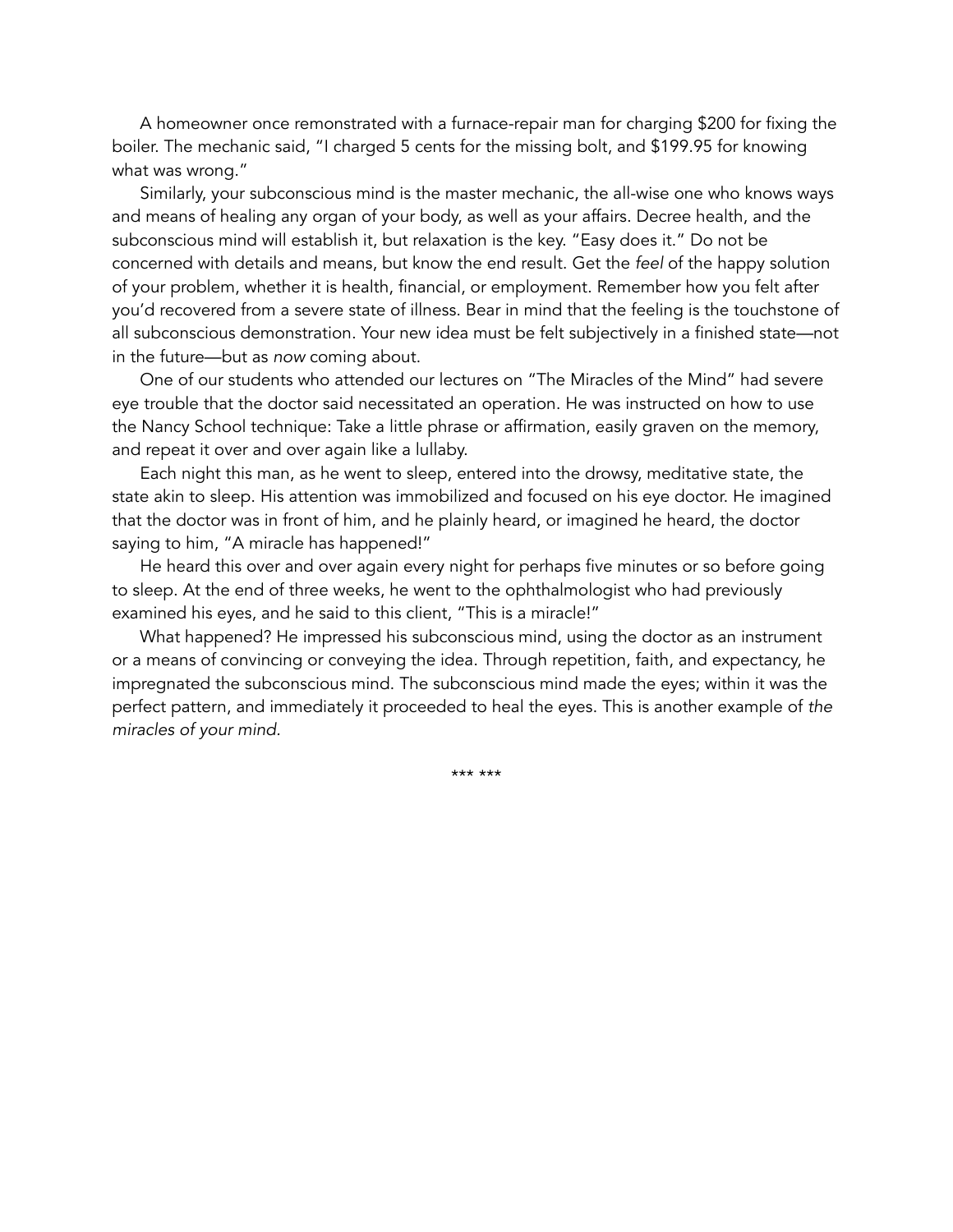#### Chapter Three

### The Subconscious Mind and Alcoholism

 The alcoholic is mentally ill, and he needs a mental overhauling. The problem drinker, the compulsive drinker, or the inebriate does not drink normally, as his friends do. The problem drinker is the chronic alcoholic; he drinks for days, weeks, and even months at a time. The alcoholic says that a passion seizes him periodically to drink. He is a victim of a habit, because the acts leading to intoxication have been repeated so often that he has established a subjective pattern in his subconscious mind.

Because the alcoholic has already yielded to his craving, he fears that he will yield once more; this contributes to his repeated falls due to the suggestions given to his subconscious mind. It is his imagination that causes the alcoholic to return to drinking intermittently. The images that have been impressed on his subconscious mind begin to bear fruit. He imagines a drinking bout in which glasses are filled and drained, then he imagines the following sense of ease and enjoyment, a feeling of relaxation. If he lets his imagination run wild, he will go to the bar or buy a bottle.

The drinker uses effort and willpower to overcome the habit, or the curse, as he calls it. The more effort or will power he uses, the more hopelessly engulfed does he become in the quicksand.

Effort is invariably self-defeated, eventuating always in the opposite of what is desired. The reason for this is obvious: The suggestion of powerlessness to overcome the habit dominates his mind; the subconscious mind is always controlled by the dominant idea. The subconscious mind will accept the strongest of two contradictory propositions. The effortless way is the best; this method will be discussed in detail in this chapter.

The first drink starts the alcoholic off. The popular expression is "One drink, and he is off to the races." In all probability he keeps on drinking until he drops into an unconscious state. The usual procedure with the alcoholic is that he makes all kinds of promises, such as "Never again!" Such statements mean nothing. He is seized by guilt, a terrific sense of remorse, and shame; furthermore, he has made a physical wreck of himself. Temporarily, at least, he is compelled to abstain from alcohol.

The alcoholic truly suffers mentally and physically. Shaking hands and twitching muscles reveal his troubled mind; he may not sleep nights. He usually loses all of his friends; members of his own family desert him. Such a person loses his prestige, respect, and position. Frequently the alcoholic becomes a chronic liar; oftentimes he's a panhandler.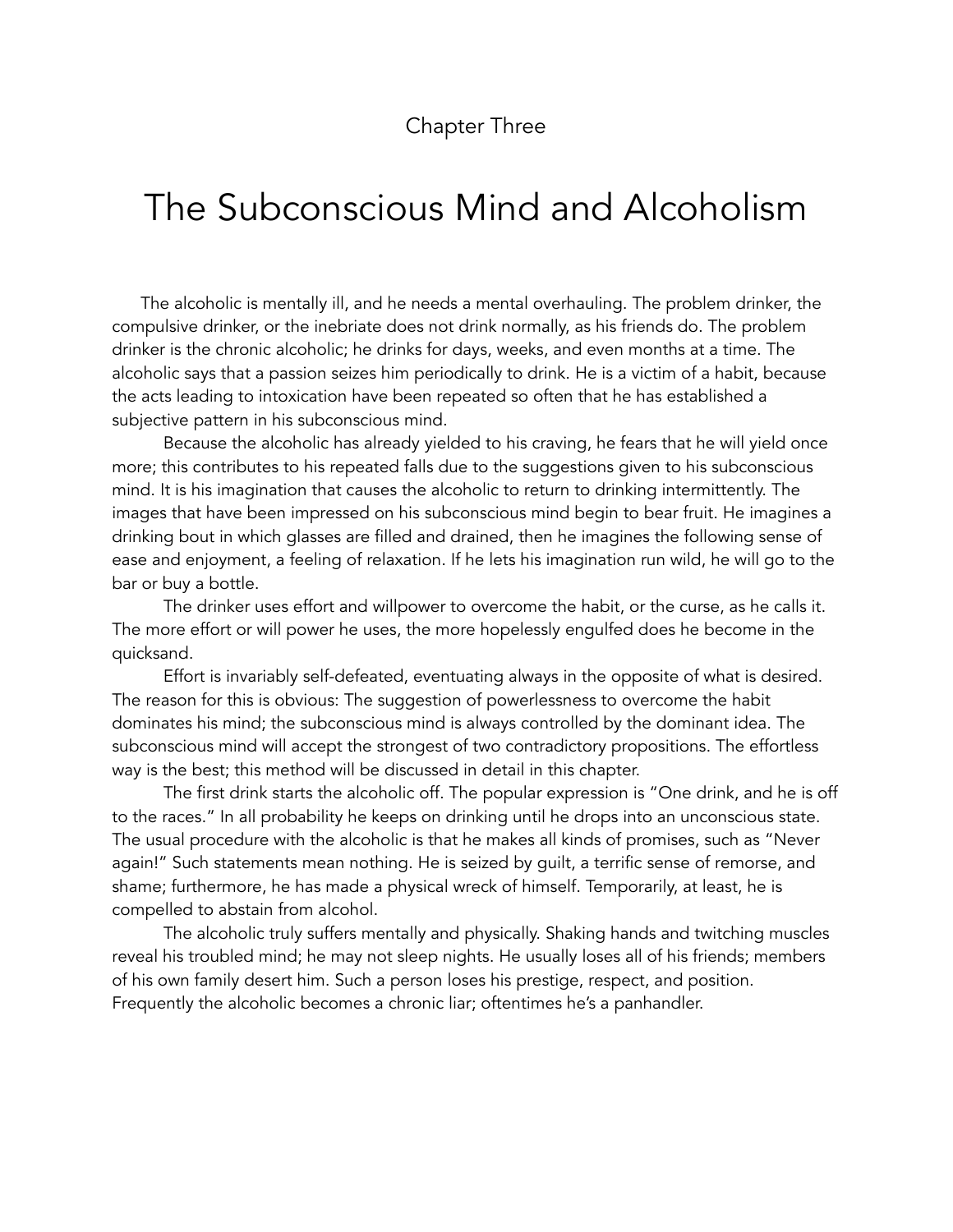Questions arise in your mind: "What is the cause?" "Why is he that way?" "What makes a prominent, distinguished citizen resort to drink, and actually descend to the level of a wild animal?"

 The usual reasons that the alcoholic will give for his condition are many and varied. Here are some of the most popular ones: an inferiority complex, a feeling of not being wanted, a sense of fear, insecurity, inadequacy about work or profession, unknown fears, being afraid of life, refusal to accept responsibility, and a host of other reasons.

 You will find a great number of so-called causes, and many more that you have acquired down through the years. Think this over: If you're an alcoholic, how many months, and how much money, have you spent *becoming* one? Maybe it took a year's time, a vast sum of money, plus great effort on your part to be a confirmed alcoholic. When you find what you think is the cause and you give it a fancy name, such as a rejection complex, what are you going to do about it?

 If I tell you the cause of your being an alcoholic, it will not make you sober; however, there *is* a way to sobriety, to peace of mind, to normal living. What I'm going to say may contradict your cherished theories. The cause of your drinking is you! It is your sour mental attitude toward life.

 Your thoughts, feelings, beliefs, plus what you give your consent to in life, determine your world. By your world, I mean your body, your affairs, your reaction to life, your health, finances, and all phases of your life. Your habitual thinking comprises your mental attitude. Your thoughts jell, condense, and cause your mental reaction toward life, people, and things. The thoughts you constantly entertain in your mind generate emotion. Your habitual thinking brings you misery or happiness, health or pain, achievement or a deep frustration, a balanced mind or tension and anxiety. Your thoughts make you a drunkard or cause sobriety to reign supreme in your mind.

 It is my mission and purpose to acquaint you in this book with the workings of your subconscious mind, which is the source of wisdom and power. It is the most powerful, psychological dynamo you can contact. The subconscious mind expresses what is impressed upon it by your thinking. As you *think* and *feel,* so are you in all of the departments of your life. The thoughts you deposit in the subconscious mind are the causes of your drinking. You will not, therefore, have to look any further for the cause.

 From this moment on, stop blaming others, saying that they are the cause. I know the usual alibis: "Oh, I cannot get along with my husband or my wife." "I have never had a chance; I wasn't wanted by my parents." "I was an orphan." "I have an inferiority complex." "I lost all of my money." "All of my family died when I was young."

 I will stress this point again: The cause of your drinking is you, due to your thoughts and beliefs about life, people, and the world in general.

 All of your thoughts over a period of time have been absorbed in your subconscious mind, then manufactured and expressed according to the image and likeness of your thinking that caused them.

 Get acquainted now with that infinite reservoir of strength and healing power within you, which is the subconscious mind. If you're an alcoholic, admit it; don't dodge the issue. Many people remain alcoholics because they refuse to admit it.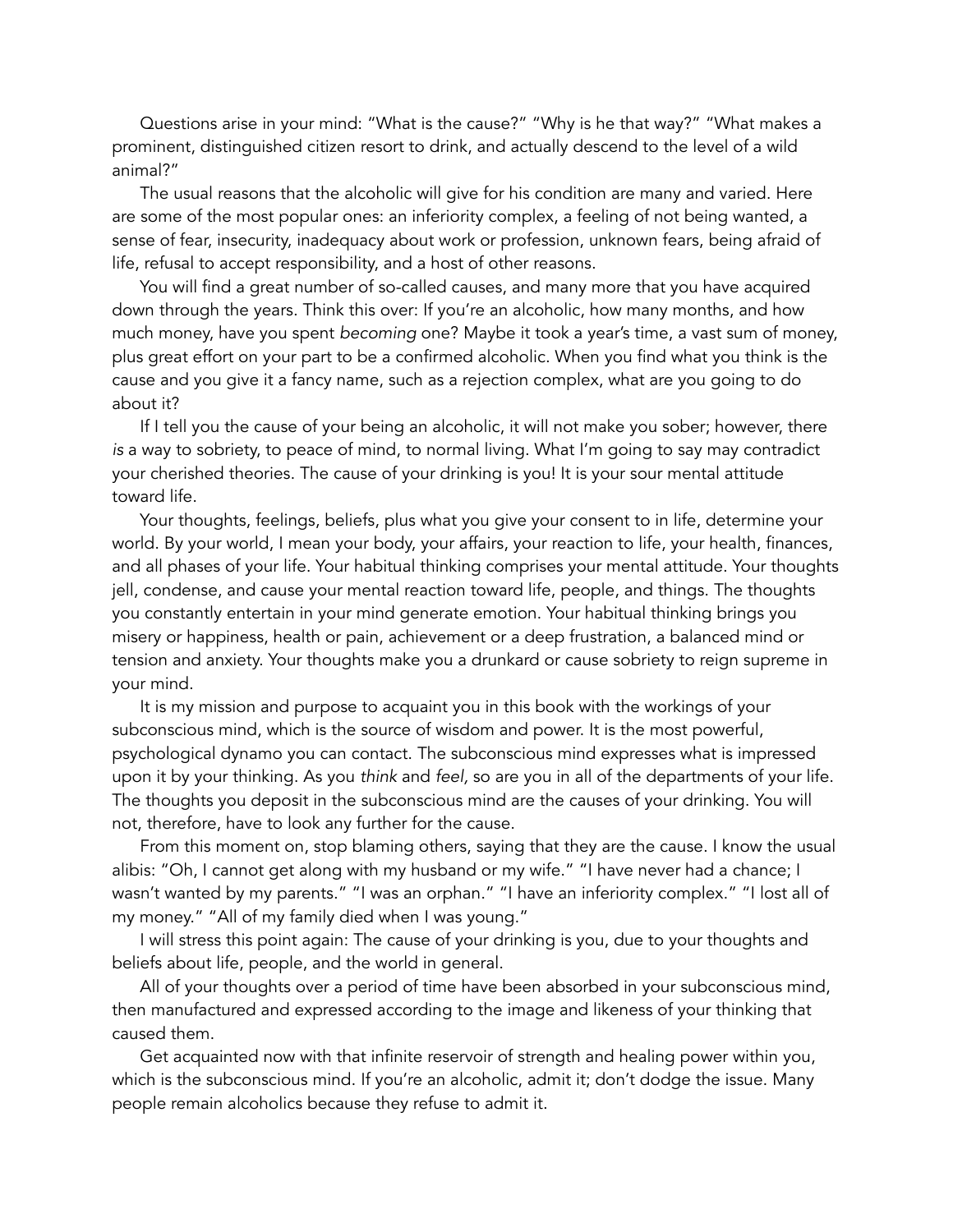Your disease is an instability, an inner fear. You're refusing to face life, so you try to escape your responsibilities through the bottle. The interesting thing about an alcoholic is that he has no free will; he thinks he has—he boasts about his willpower. The inebriate says bravely, "I won't touch it anymore," but he has no power to back it up, because he doesn't know where to locate it.

 The alcoholic is living in a psychological prison of his own making, and is bound by his beliefs, opinions, training, and environmental influences. He is like most people; that is, he's a creature of habit. He's conditioned to react the way he does.

 The alcoholic must build the idea of freedom and peace into his mentality so that it reaches his subconscious mind. The latter being all-powerful will free him from all desire for alcohol; then the alcoholic who has the new understanding of how his mind works can truly back up his statements and prove it to himself.

 Your subconscious mind is conditioned by your beliefs and habits. If the alcoholic has a keen desire to free himself from the habit, he is 51 percent healed already. When he has a greater desire to give it up than to continue it, he will not experience too much difficulty in gaining complete freedom.

 The alcoholic must recondition his mind. There are ways and means of doing this. When you think good, good follows; when you think evil, evil follows; these are simple examples of laws of mind. If someone dwells and broods on sorrow, he meets sorrow and gloom in his outer experience. If he dwells on peace and good fortune in his business, it will prosper. To know the possibilities of such laws of mind is to be seized with a new inspiration and a new faith.

 The alcoholic learns that whatever thought he anchors his mind upon, the latter magnifies. If the alcoholic engages his mind on the concept of freedom (freedom from the habit) and peace of mind, and if he keeps focused on this new direction of his attention, he generates feelings and emotions that gradually emotionalize the concept of freedom and peace. Whatever idea is emotionalized is accepted by the subconscious mind and brought to pass.

 The alcoholic must realize that something good can come out of his suffering; he hasn't suffered in vain. However, what good is it to continue to suffer?

 To continue as an alcoholic is only to bring about mental and physical deterioration and decay. Begin to say "No!" to the urge now. Realize that the power in your subconscious mind is backing you up. Even though you may be seized with melancholia and the shakes, begin to imagine the joy and the freedom that's in store for you; this is the law of substitution. Your imagination took you to the bottle; let it take you now to freedom and peace of mind. You will suffer a little bit, but it is for a constructive purpose; you will bear it like the mother in the pangs of childbirth, and you will, likewise, bring forth a child of the mind. Your subconscious mind will give birth to sobriety.

 Your thinking controls you, whether you know it or not. You're now fully aware of the fact that your subconscious mind accepts without question the thoughts you impress upon it. You can now begin to control your life. *To discipline your mind* means to think constructively and harmoniously.

 Your disease called alcoholism is mental; it is due to mental confusion and chaotic thinking. Through repetition and reliance upon the power of alcohol, the alcoholic builds a pattern in the subconscious mind, causing a subconscious tendency toward uncontrolled drinking. After the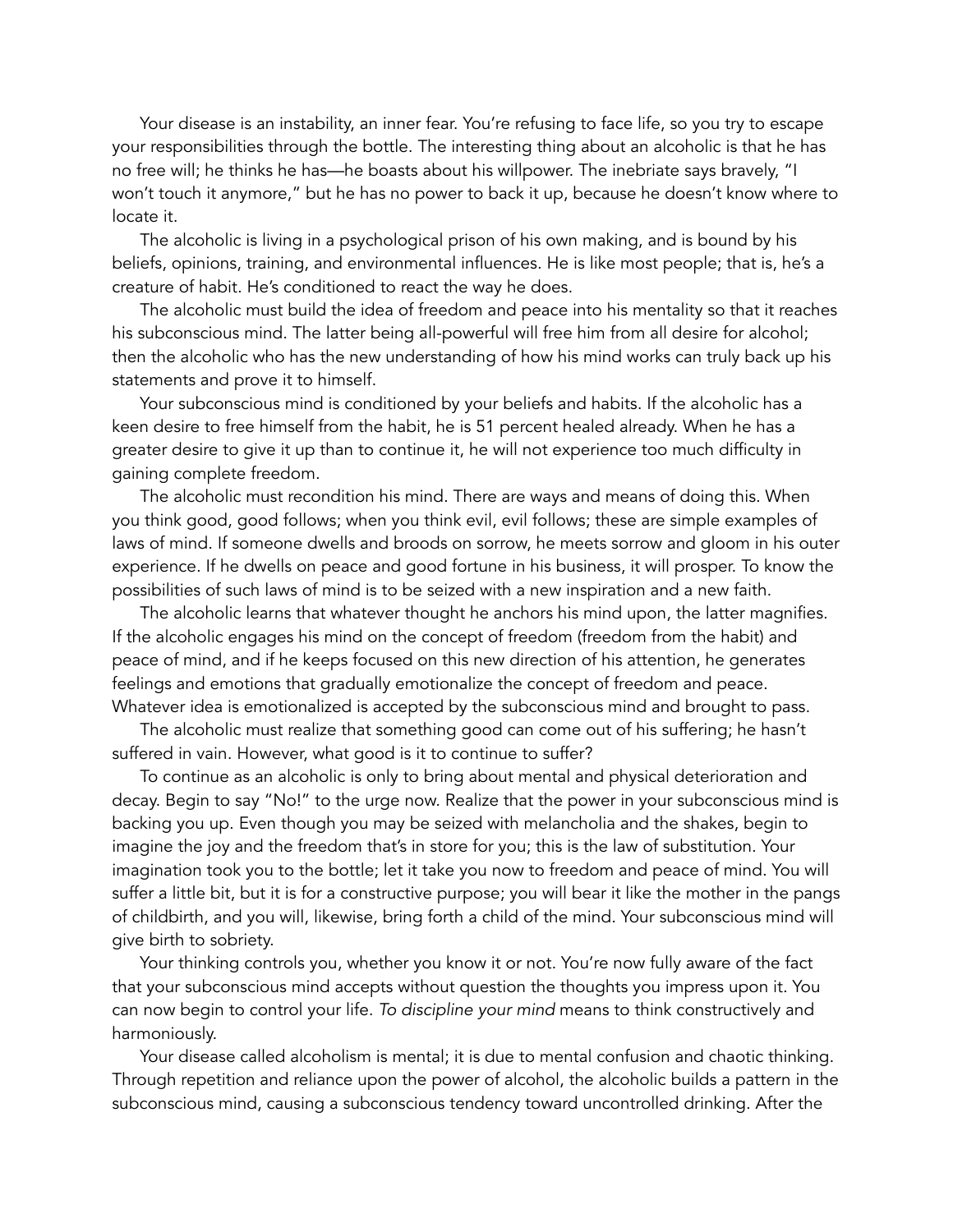first drink has been taken, it's not a physical craving or urge; it is a purely mental or a subconscious urge, due to the fact you have installed in your subconscious mind a mental bartender that says after you take the first drink, "Have another! Have another!" This is, of course, due to long habit and the suggestion, "Have another," which becomes deeply engraved on your subconscious mind. This is not a condition that compels you to drink, but it compels you to continue drinking *after* you've taken the *first* drink. When the alcoholic takes a drink, it's a *go-ahead* signal to the subconscious mind, which from long habit installs a subconscious bartender governing your actions.

 The alcoholic has failed to realize his desires in life, and he's always frustrated. He doesn't know that there's a power that would enable him to reach his goal and lead a full and happy life. Too long has he labored under the belief about his inability to express himself in the desired field of endeavor. The fruit of his frustration is abnormal drinking; all seeds (thoughts) bear fruit after their kind. The subconscious mind that is now causing the alcoholic to drink can also heal and free him.

 Here's a definite technique that you can use to free yourself; this is a psychological law which, if applied, will give you peace of mind:

- *The first step:* Sit down in an armchair, or lie down on a sofa; suggest relaxation to yourself for a few minutes. Get into a drowsy, sleepy state now. In this relaxed, quiet, receptive mood, you know you're about to use a suggestive formula that enters into your subconscious mind and makes you free.
- *The second step:* In this sleepy state, say to your subconscious mind, "I am free from this habit. I have peace of mind." Enter into the feeling and joy of being free. Do this for five minutes or more.
- *The third step:* Imagine that a loved one is standing in front of you now; your eyes are closed; maybe it is a doctor, a wife, or a husband. Hear this loved one say to you, "Congratulations!" The word *Congratulations* implies to your complete sobriety and peace of mind; in other words, a complete freedom from the habit. Hear the word over and over again until you get a pleasant reaction. Get the reaction that satisfies.

 If you fall asleep during the day when you do this, rest assured that your effort is not wasted. I would suggest you do this two or three times a day. At night you can lull yourself to sleep with the word *Congratulations,* which implies complete healing to you. This thought will enter into your subconscious mind as you continue to do it, then all desire will pass away.

 The above technique is not fantasy or daydreaming; it only becomes daydreaming if you don't believe that your mental picture is a reality. After making these suggestions to your subconscious mind, should doubt, fear, or melancholia knock at your door, just recall your mental discipline made a few hours before, or that morning, when at that time you planted a seed in your subconscious mind that is now gestating in the darkness of your deeper mind and will bear fruit. You know that you operated a psychological law, and that the seed will actually blossom into that which you mentally conceived. Be sure not to disturb the seed by negative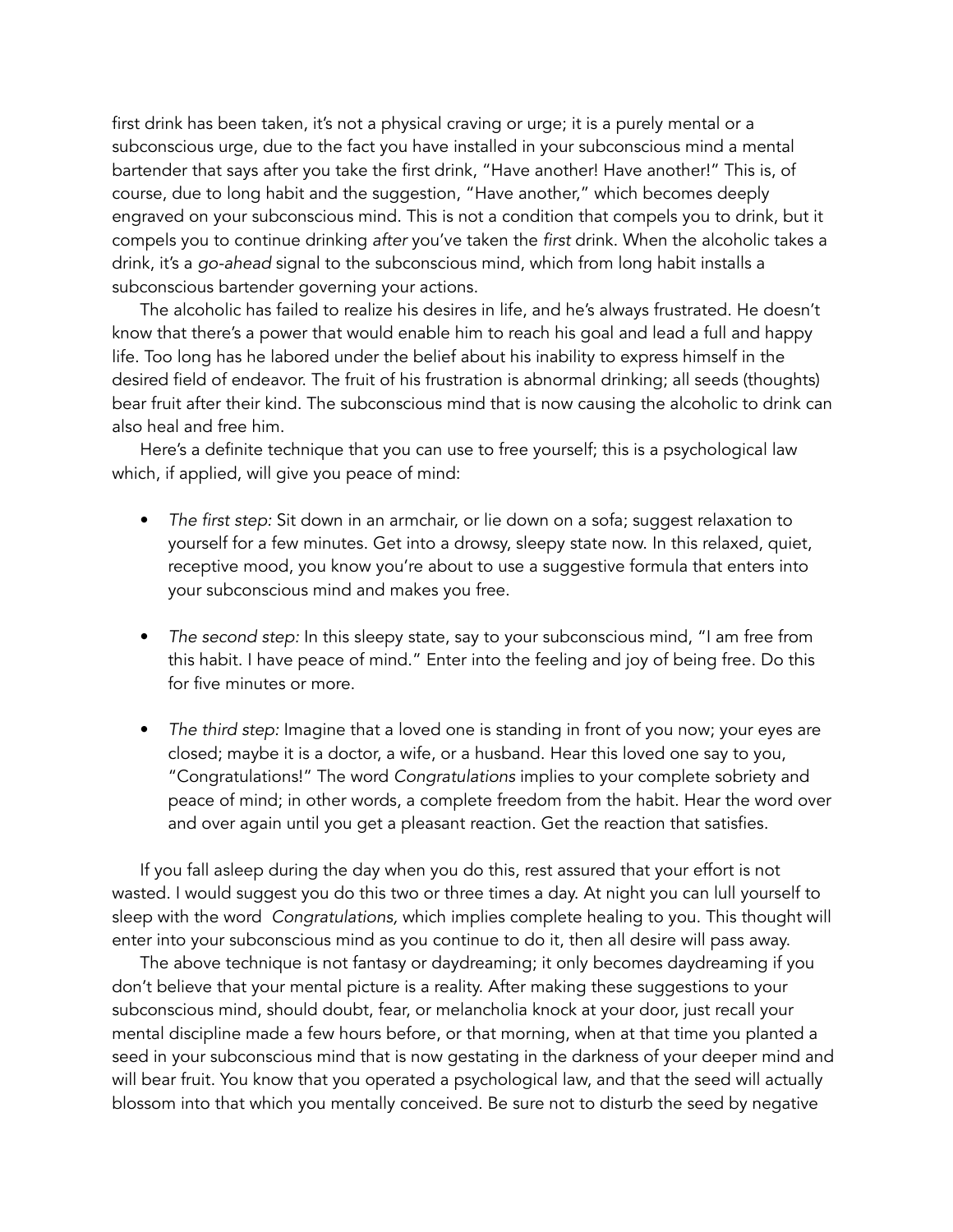thoughts of fear and despair. Run this inner motion picture several times a day. Do not expose this sensitive film of your subconscious mind to the clouds of negative thinking. When doubt, fear, worry, and depression seize you, quietly remind yourself that you have taken a picture that is being developed in your subconscious mind.

 All of the obstacles and temptations that cross your path are overcome by keeping your mind fixed on your goal. With perseverance and faith in the mental law that you've used, you shall experience the joy of your newfound freedom, the thrill of sobriety, and peace of mind.

 One of the worst cases of alcoholism I've witnessed in 35 years was healed in this simple manner. I told the individual to repeat the word *freedom* every night as he went to sleep. The first night he repeated it to himself prior to sleep for about one-half hour. He woke up completely healed, and is now teaching others the laws of mind.

Believe in your mental movie; you will have results!

\*\*\* \*\*\*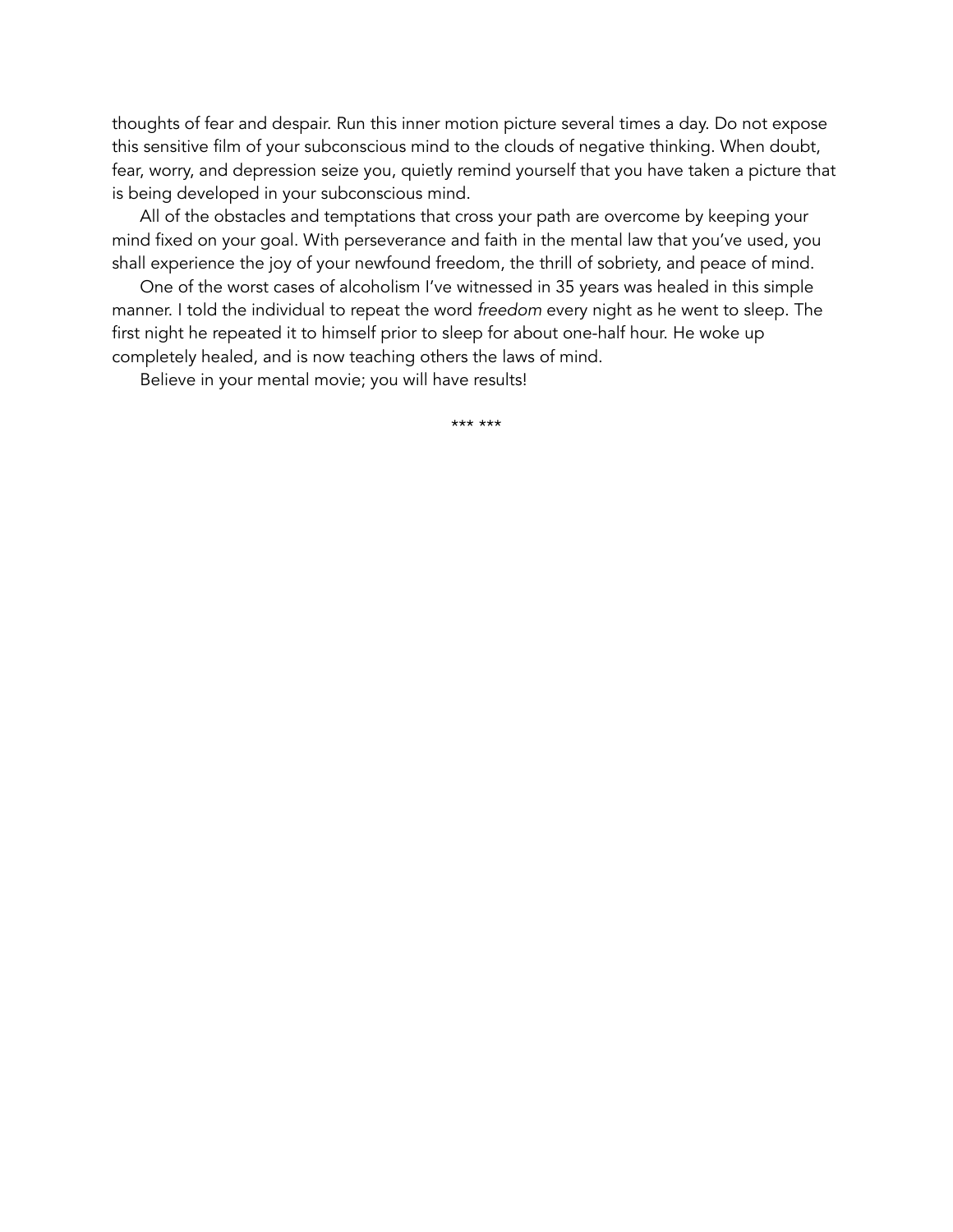Chapter Four

## The Subconscious Mind and Wealth

 The trouble with most people is that they have no invisible means of support when business falls away or the stock market drops or they lose their investments; they seem helpless. The reason for such insecurity is that they don't know how to tap in to the subconscious mind. They're unacquainted with the inexhaustible storehouse within.

A man with a poverty-type mind finds himself in poverty-stricken conditions. Another man with a mind filled with ideas of wealth is surrounded by everything he needs. It was never intended that people should lead a life of indigence. You can be wealthy, have everything you need, and plenty to spare. Your words have the power to cleanse your mind of wrong ideas, and to instill right ideas in their place.

I've talked to many people during the past 35 years; their usual complaint is, "I've said for weeks and months that I'm wealthy and prosperous, and nothing has happened." I discovered that when they said, "I am prosperous; I am wealthy," they felt within that they were lying to themselves.

One man told me, "I've affirmed until I'm tired that I'm prosperous. Things are now worse. I knew when I made the statement, that it was obviously not true." His statements and those of the others were rejected by the conscious mind, and the very opposite of what they affirmed and claimed was made manifest.

Auto-suggestion succeeds best when it's specific, and it doesn't produce a mental conflict or argument; hence, the statements made by this man-made matters worse because they suggested his lack. The subconscious accepts only your convictions and beliefs, not just words or statements. The dominant idea or belief is always accepted by the subconscious mind.

The following is a way to overcome this conflict for those who have this difficulty. Make this practical statement frequently, particularly prior to sleep: "By day and by night, I am being prospered in all of my interests." This will not arouse any argument, because it doesn't contradict the subconscious mind's impression of financial lack.

I suggested to one businessman whose sales were very low (and he was greatly worried) that he sit down in his office, get quiet, and repeat this statement over and over again: "My sales are improving every day. I am advancing, progressing, and getting wealthier each day." This statement engaged the cooperation of the conscious and subconscious mind; results followed.

The above is a very simple, unique way of impressing the subconscious mind with the idea of wealth. Perhaps you're saying as you read this chapter, "I need wealth and success." This is what you do: Repeat for about five minutes to yourself three or four times a day, "Wealth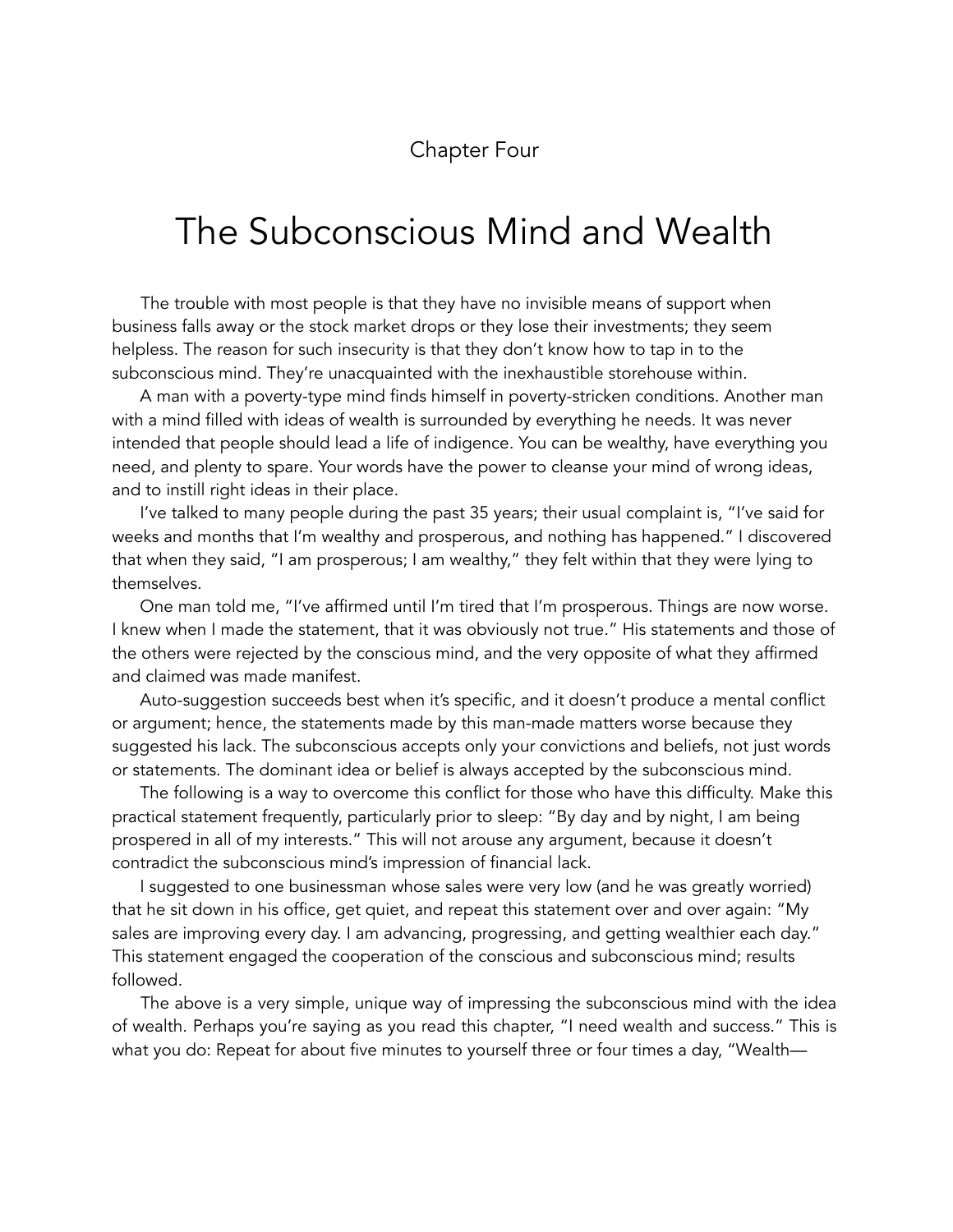success." These words have tremendous power. They represent the inner power of the subconscious mind. Anchor your mind on this substantial power within you; then conditions and circumstances corresponding to their nature and quality will manifest in your life. You're not saying, "I am a success," or "I am wealthy." You're dwelling on real powers within you. There's no conflict in the mind when you say "wealth" or "success"; furthermore, the feeling of wealth and success will well up within you as you dwell upon these ideas.

 The feeling of wealth produces wealth; the feeling of being successful produces success; keep this in mind at all times. The subconscious mind is like a bank—a sort of universal bank; it magnifies whatever you deposit or impress upon it, whether it's good or evil.

 You sign blank checks when you make such statements as: "There's not enough to go around" or "There is a shortage" or "I will lose the mortgage," and so on. If you're full of fear about the future, you're also writing a blank check, and attracting negative conditions to you. The subconscious mind takes your fear and belief as your requests, proceeding in its own way to bring obstacles, delays, lack, and limitation into your life. To him that hath the feeling of wealth, more wealth shall be added; to him that hath the feeling of lack, more lack shall be added.

 The subconscious mind gives you compound interest, also. Every morning as you awaken, deposit thoughts of prosperity, success, wealth, and peace; dwell upon these concepts; busy your mind with them as often as possible. These positive thoughts will find their way as deposits in your subconscious mind, and bring forth abundance and prosperity.

 I can hear you saying, "Oh, I did that and nothing happened." You didn't get results because you indulged in fear thoughts perhaps ten minutes later, and neutralized the good you'd affirmed. When you place a seed in the ground, you do not dig it up.

 Suppose, for example, that you're going to say, "I shall not be able to make that payment!" Before you get further than "I shall—," stop the sentence and dwell on a positive, constructive statement, such as "By day and by night, I am being prospered in all my ways."

*To prosper* means to advance along all lines in wisdom, understanding, and material possessions. Money represents wealth; it is a symbol of exchange; it represents freedom, opulence, luxury, and refinement. I don't know of anyone who says that he has too much; in all probability, he's looking for more.

 Most people are under the impression that the value of their money is dependent on so much gold in South Africa or in the vaults of the United States Treasury; others live in fear that the currency will be devalued and that they will lose. When the blood is circulating perfectly and harmoniously in your body, the physician says that you're healthy; likewise, when money is circulating freely in your life, meeting all of your needs, and there's always a surplus, you're prosperous.

 For example, if you listen to the radio and you hear that there's a crash in the stock market, resulting in a worried or frightened feeling, you're conditioned and affected by some set of statistics or by a news broadcast. Your financial security and wealth are dependent upon your subjective or inner feeling of prosperity.

 When you're seeking to convey the idea of wealth and success to your subconscious mind, be sure that you never make foolish statements, such as "I despise money," "It is an evil thing," or "It is the root of all evil." Such an attitude of mind will cause money to take wings and fly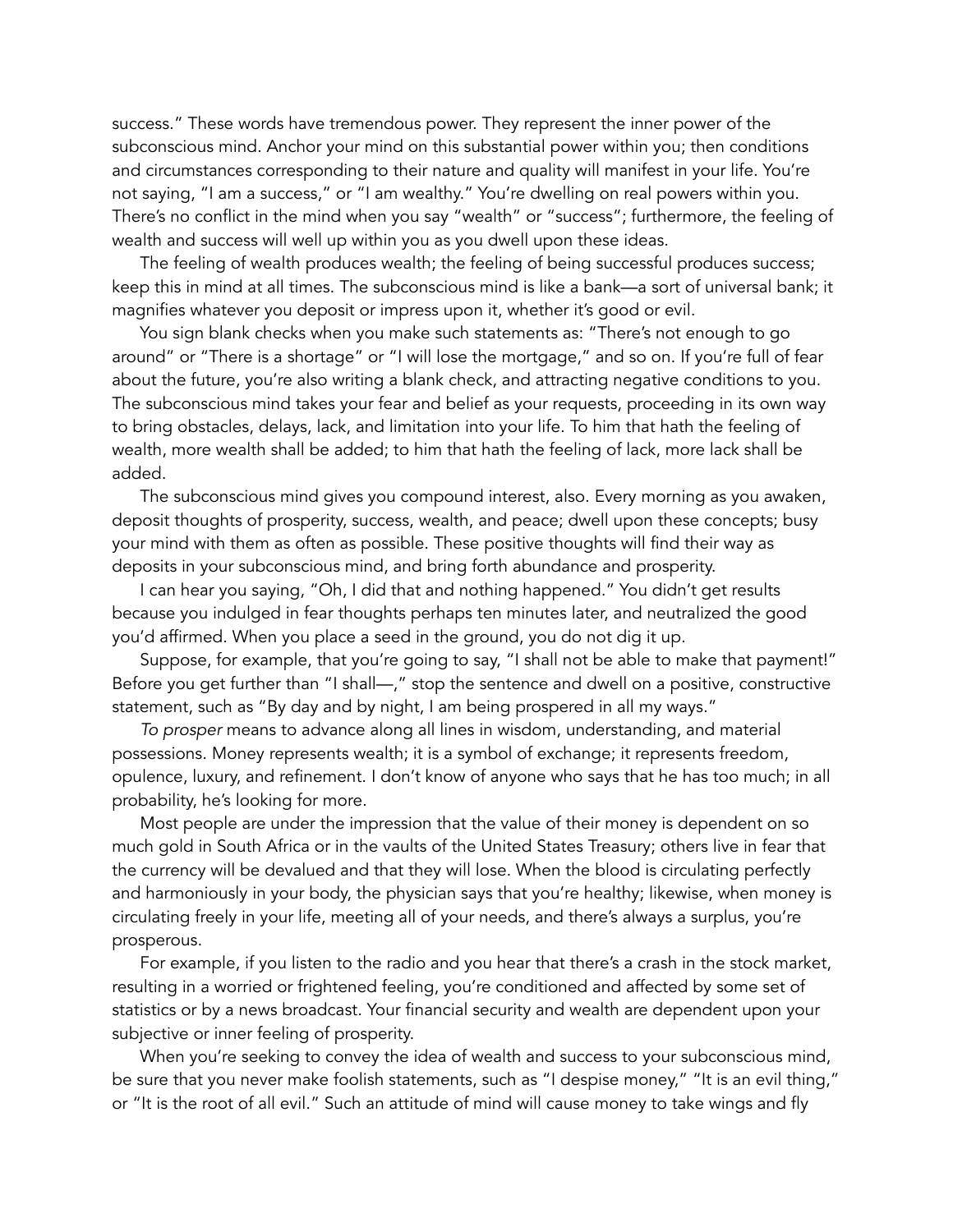away from you. You would then be giving two conflicting orders to the subconscious mind; one would neutralize the other, and nothing would happen.

 Money has taken many forms down through the ages. What you really want is to have a subconscious conviction that money will always be in constant circulation in your life, meeting all of your needs at every moment of time and every point of space.

 Money is essential for your economic health in this country; therefore, you should have all you need and a surplus. Begin now to believe and claim that money is wonderful. Begin to love money and be friendly with it; you will always have plenty; you will never want.

 Love is an emotional attachment. Unless you love your work or profession, you cannot be a true success. Love always magnifies and multiplies. So, love the idea of wealth until it becomes embodied subjectively. Write this down in big letters in your mind: *What you love, you increase. What you criticize, fades out of your life.*

 You're familiar with this fundamental fact: When money is circulated freely in a country, its financial condition is healthy. Let there be a healthy circulation of money in your life, also, particularly in your mental attitude. Believe that money is good; think of all of the good you can do with it. Become a mental inlet and outlet for a constant stream of wealth forever flowing to you and forever flowing from you in perfect circulation.

 If you're having financial difficulties, trying to make ends meet, it means that you haven't convinced your subconscious mind that you'll always have plenty, and some to spare. You know men and women who work a few hours a week and make fabulous sums of money. They don't strive or slave hard. Don't believe the story that the only way you can become wealthy or successful is by the sweat of your brow and hard labor. It is not so; the effortless way of life is the best. Do the thing you love to do, and do it for the joy and thrill of it. Sing at your work; you will, if you love it. Also, if you love your work, you're bound to be a success.

 An executive I know receives a very high salary. Last year he was on a ten-month cruise, seeing the world and its beauty spots. He has convinced his subconscious mind that he's worth that much money. He told me that many men in his organization getting less than \$100 per week knew more about the business than he did, and could manage it better, but they had no ambition and no ideas.

 Money is simply a subconscious conviction on the part of the individual. You won't become a millionaire by saying, "I am a millionaire. I am a millionaire." You will grow into a wealth consciousness by building into your mentality the ideas of wealth and success. One of our students who was formerly a \$75-a-week salesman is now a sales manager with a high annual salary. It all happened within a period of a month.

 Every morning as this person shaved, he would look into the mirror and say to himself, "You are wealthy; you are a big success." This went on for weeks. In about eight weeks, he was suddenly promoted over the heads of 80 other salesmen. While shaving, you're relaxed. As previously outlined, you can convey an idea to the subconscious mind by repeating it again and again at intervals with faith and a joyous expectancy.

 Here's a question frequently asked in our classes of 1,200 to 1,300 people held at the Wilshire Ebell Theater: "If I need a certain amount, such as \$1,000, should I just concentrate on that?" You could do that, and it would work. However, the general and best procedure is not to think of money in terms of any particular or set sum. Think of it in terms of plenty to sustain you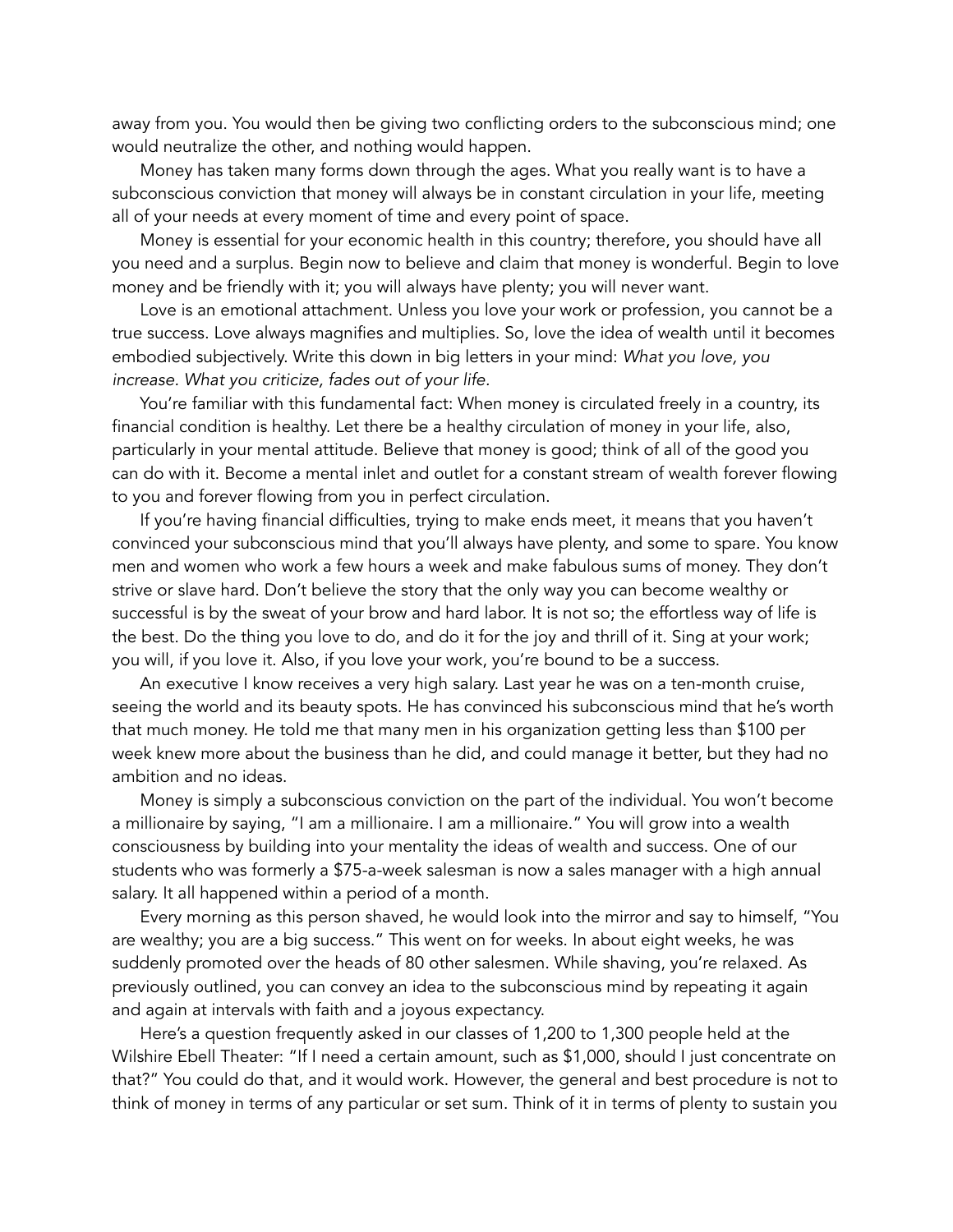with ease and perfect freedom of action. The reason for this is that whatever you impress on the subconscious mind is always increased and multiplied, in the same way that the grains of wheat sown in the ground bring forth of its kind a hundredfold.

 The subconscious mind works under a law of abundance. Nature is lavish, extravagant, and bountiful, so increase your estimate of yourself. If you bargain with life for a penny a day, the universe will respond accordingly. Many people have a keen desire for more money, but they have a subconscious pattern of \$75 a week; therefore, that's what they demonstrate; whereas they could demonstrate much more.

 Here's a simple technique for you to increase your consciousness of wealth; use these statements several times a day: "I like money; I love it; I use it wisely, constructively, and judiciously. Money is constantly circulating in my life. I release it with joy, and it returns to me multiplied in a wonderful way. It is good, very good." This will help you get the right attitude toward money.

 Never criticize money by saying, "Money is filthy; it is bad; it is tainted." You cannot attract what you criticize. When you begin to think things through, you'll realize that real wealth depends on the circulation of wonderful ideas in your mind, which well up from the subconscious levels.

 A young detective desiring more money used the above-mentioned formula. One morning he awakened with an intense desire to write a short story based on one of his experiences. He sat down and ideas came freely. His story was accepted, and then he wrote many others. He was paid handsomely for these articles. Wealth came to him as ideas in his own mind. Your mind, also, can reveal to you a new invention, the material for a new book or play. So, make use of your subconscious mind.

 One sales manager I knew used to get ideas for his promotional sales campaign when he woke up in the morning. He became the president of the company; they never had a sales manager like him.

 Your subconscious mind is never short of ideas; there are within it an infinite number of ideas ready to flow into your conscious mind, and appear as cash in your pocketbook in countless ways. This process will continue to go on in your mind regardless of whether the market goes up or down, or whether the pound or dollar drops in value. Your wealth is never truly dependent on bonds, stocks, or money in a bank; these are really all symbols (necessary and useful, of course). The point I wish to emphasize is that if you convince your subconscious mind that wealth is yours, and that plenty of money is always circulating in your life, you'll always have it, regardless of the form it takes.

 If you believe that wealth or money is dependent upon your job or more hours of work, you have a limited concept; you're bound by your own beliefs. This is a world of cause and effect. If you worry and fret about money, this mood of lack will produce a greater lack of money. Your mental attitude is the cause; less money is the effect.

 There is one emotion that is the cause of financial lack in the lives of many. Most people learn this fact the hard way. It is envy. For example, if you see a competitor depositing large sums of money in the bank and you have only a meager amount to deposit, does it make you envious? The way to overcome this emotion is to say to yourself, "Isn't it wonderful! I rejoice in that man's prosperity. I wish for him greater and greater wealth."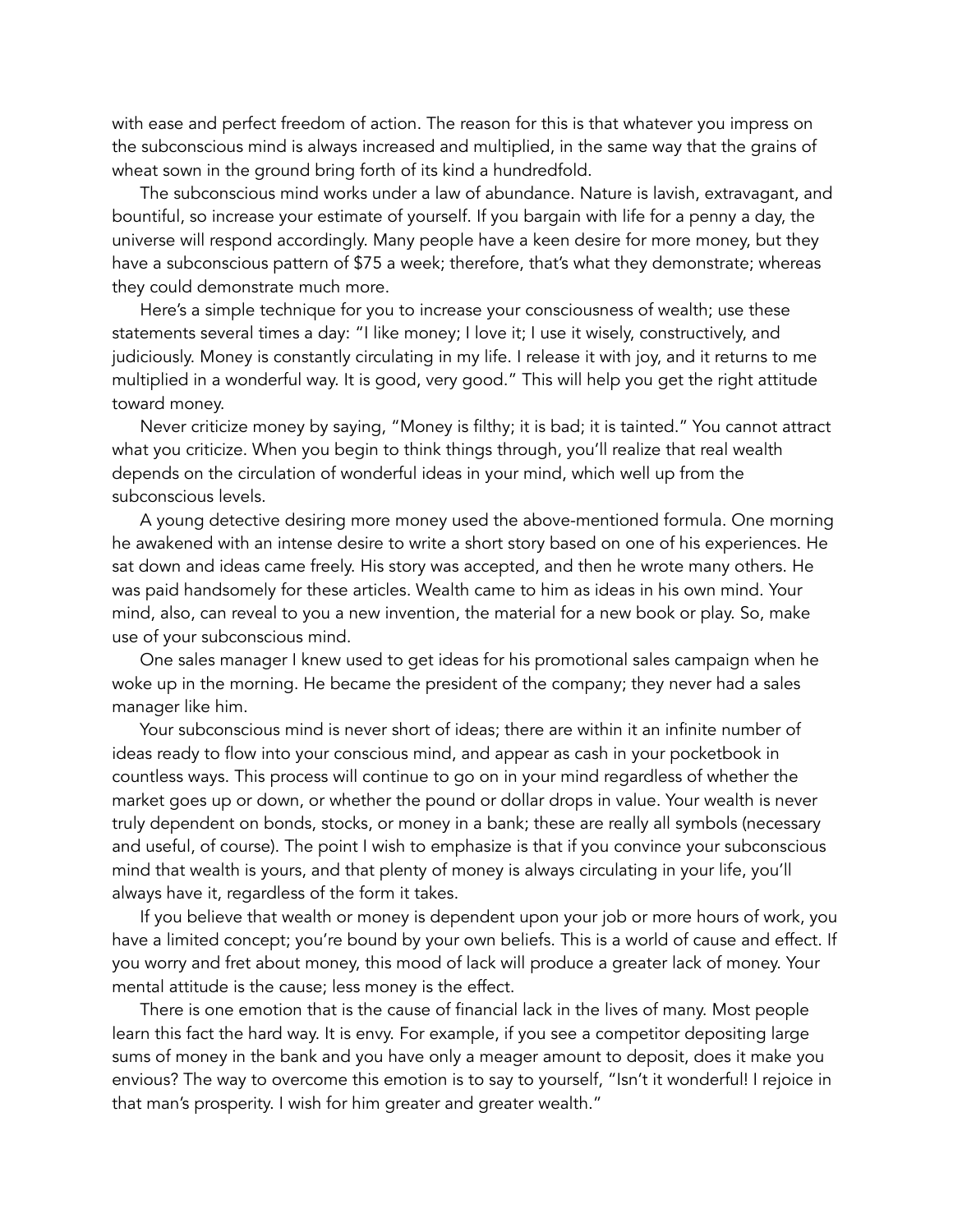Do you know what you're doing? You're actually impressing the subconscious mind with the idea of wealth! To entertain envious thoughts is devastating because it places you in a very negative position; therefore, wealth flows *from* you instead of *to* you. If you're ever annoyed or irritated by the prosperity or great wealth of another, claim immediately that you truly wish for this person greater prosperity in every possible way. This will neutralize the negative thoughts in your mind, and cause a greater measure of wealth to flow to you through the law of your own subconscious mind.

 Maybe you know those who are always trying to make ends meet; they seem to have a great struggle with money. Have you listened to their conversations? In many instances their talk runs along this vein: They're constantly condemning those who have succeeded in life and who have put their heads above the crowd. Perhaps they're saying, "Oh, that fellow has a racket; he's ruthless; he's a crook." This is why they lack; they're condemning the thing they desire and want. The reason they speak critically of their prosperous associates is because they're envious and covetous of the other's prosperity. The quickest way to cause wealth to take wings and fly away is to criticize and condemn others who have more money than you.

 Do you say you never had a chance? Are you blaming your relatives, your mother, or father because they never aided you financially? Stop doing it immediately. Learn that the secret to wealth is the correct use of your own mind. All of the resources of that infinite mind are behind you seeking expression through you, if you will only have a receptive, mental attitude.

 If you're worried and critical about someone who you claim is making money dishonestly, cease worrying about this person. You know such a person is using the law of mind negatively; well, the law of mind takes care of him. Be sure not to criticize him, due to the reasons mentioned above.

 If you're experiencing a financial block, the obstruction is in your own mind. You can now destroy that mental block. Get on mental, good terms with everyone.

 As you go to sleep tonight, practice the many techniques referred to here. Repeat the word *wealth* quietly, easily, and feelingly. Do this over and over again as a lullaby. Lull yourself to sleep with the one word: *wealth.* You will be amazed by the results. Wealth should flow to you in avalanches of abundance; this is another example of *the miracles of the subconscious mind*.

\*\*\* \*\*\*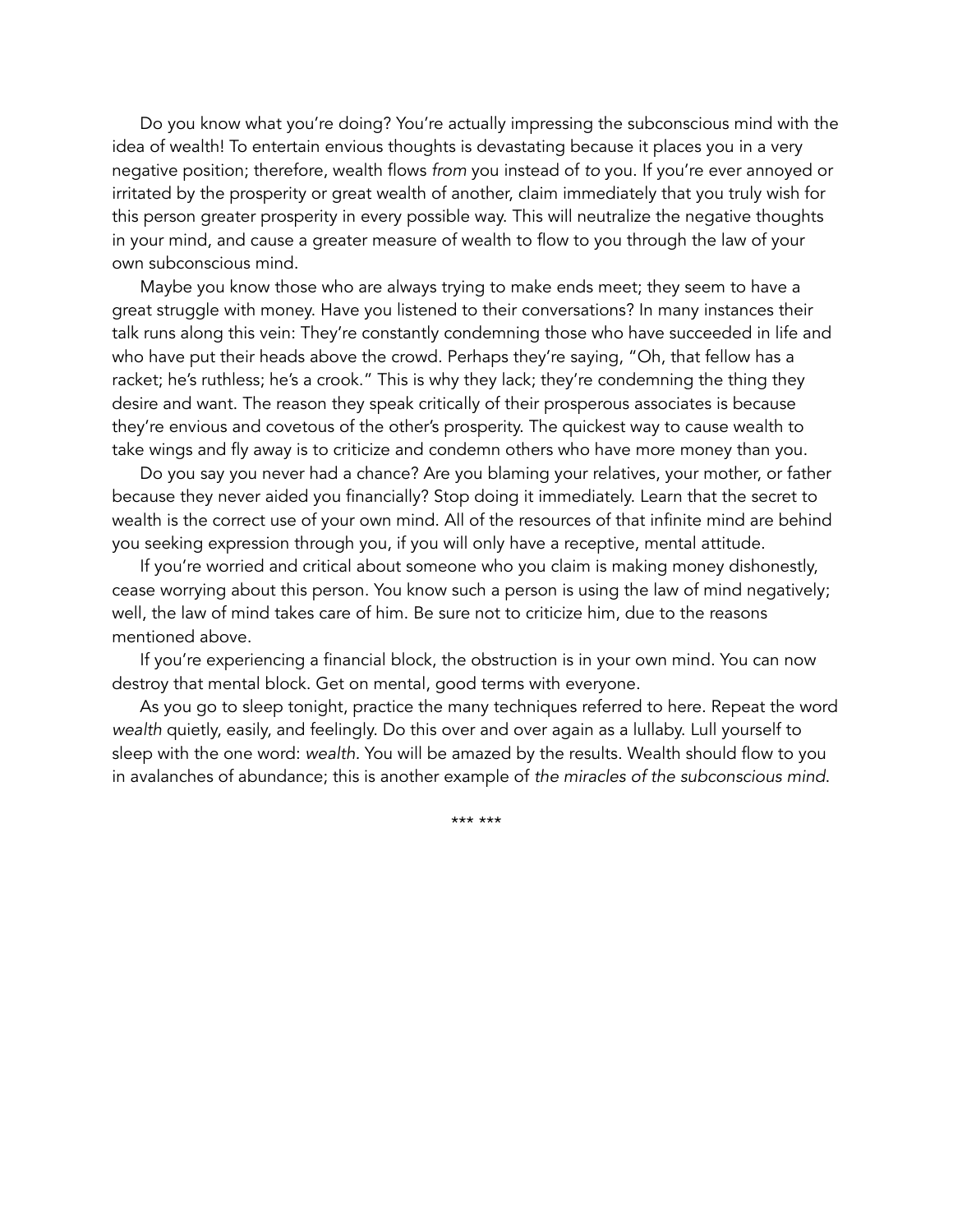Chapter Five

# How to Apply the Subconscious Mind to Marital Problems

 The best time to prevent a divorce is before marriage. Ignorance of the powers within you is the cause of all of your marital troubles. Learn how to attract the right wife or husband. For instance, if you're a woman seeking a husband, don't begin to tell yourself all the reasons why you *can't* get married; rather, tell yourself all of the reasons why you *can* be happily married. Eradicate the word *can't* from your vocabulary. She can who believes she can!

You're now acquainted with the way the subconscious mind works. You know that whatever you impress upon it shall be experienced in your world. Begin now to impress your subconscious mind with the qualities and characteristics you admire in a man.

This is one technique: Sit down at night in your armchair; close your eyes; let go; relax your body; and become very quiet, passive, and receptive. Talk to your subconscious mind and say to it, "I am now attracting a man into my experience who is honest, sincere, loyal, kind, faithful, and prosperous. He is peaceful and happy. These qualities are sinking down into my subconscious mind now. As I dwell upon these qualities, they become a part of me. I know that there's an irresistible law of attraction, and that I attract to me a man according to my subconscious beliefs. I attract that which I feel as true in my subconscious mind. In other words, I know that according to the law, I will attract a man in accordance with my feelings, beliefs, and impressions made on my subconscious mind regarding the type of man I seek."

Practice this process of impregnating your subconscious mind, then you will have the joy of attracting a man having the qualities and characteristics you mentally dwelt upon. The subconscious intelligence will open up a pathway whereby both of you will meet according to the irresistible and changeless law of your own subconscious mind. Have a keen desire to give the best that is in you of love, devotion, and cooperation. Be receptive to this gift of love that you've given to your subconscious mind.

Marriage between man and woman should be an act of love. Honesty, sincerity, kindness, and integrity are forms of love. Each should be perfectly honest and sincere with the other. There isn't a true marriage when the man marries a woman for her money, social position, or to lift his ego, because there's no sincerity or honesty there. The marriage is not of the heart. When a woman says, "I'm tired of working; I want to get married because I want security," her premise is false. She's not using the laws of mind correctly. Her security depends upon her knowledge of the interaction of the conscious and subconscious mind and its application.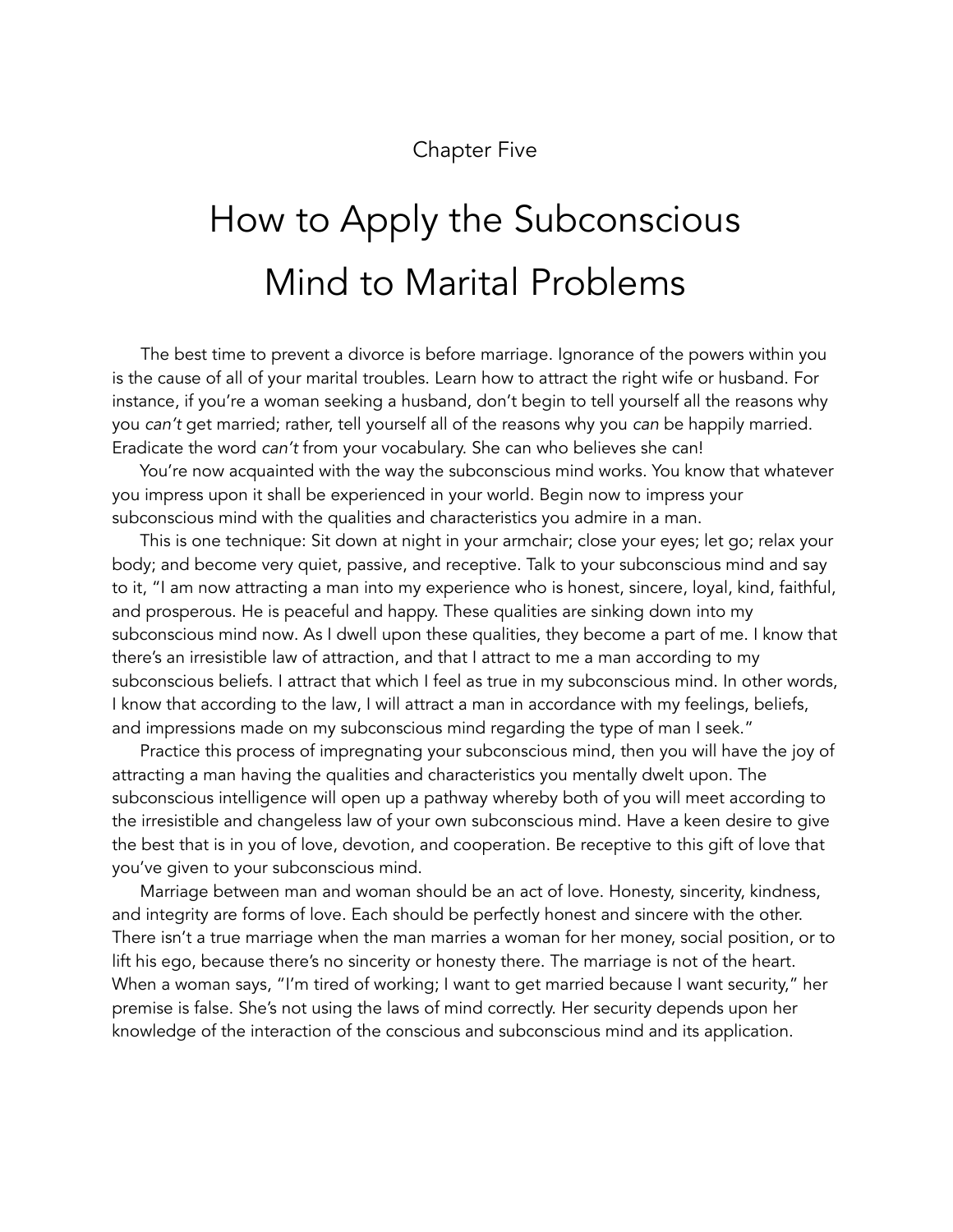For example, a woman will never lack for wealth or health if she applies the technique outlined in the respective chapters of this book. Her wealth can come to her independent of her husband, father, or anyone else. A woman isn't dependent on her husband for health, peace, joy, inspiration, guidance, love, wealth, security, happiness, or anything in the world. Her security and peace of mind come from her knowledge of the inner powers within her, and her constant use of the laws of her own mind in a constructive fashion. Marrying for money or to get even with someone is, of course, a farce and a masquerade.

 A man and a woman must be subjectively united in the sense that a real love or sense of oneness prevails; in other words, two hearts are united in love, freedom, and respect.

 A number of people have said to me, "Oh, we love each other; why should we bother getting married?" The answer to this is extraordinarily simple: What we subconsciously feel and accept as true is always objectified or made manifest on the screen of space. Their reasoning, therefore, is false and insincere. The law of mind is: "As within, so without."

 Let's take the case of a man or a woman who's made an honest mistake. She now finds herself married to a drug addict; he refuses to work; she has to support him; he is ruthless and cruel. It's true that due to her state of mind, she attracted that man, yet she's not condemned to live in a world of misery brought about by her own mood or ignorance. Had she used her subconscious mind in the right way, this wouldn't have happened. (I'm sure that if you fell into the gutter, slipped perhaps on a banana peel, it would be silly to condemn yourself and stay in the gutter. The obvious thing to do would be to get up out of the gutter, wash yourself, and keep on going.) The woman herein referred to, packed her belongings and left this man. She realized that it was an intolerable situation. Surely this woman isn't condemned to live with this man when their hearts and minds are miles apart. You can tie two people together with a rope, yet they can be as far apart as the poles in thought, feeling, and perspective.

 You're divorced mentally when your mind and heart are elsewhere. To stay together in such circumstances is chaotic from all angles. Marriage is a union of two hearts; there's no marriage where the hearts aren't bound together in love and peace. Adultery takes place in the heart first. The heart is the seat of the emotions. If you're resentful, hateful, and critical of your partner, you've already committed adultery in your heart.

 To direct your mental and emotional operations along destructive and negative channels is to commit adultery. Always remember that the adulterous state takes place in the mind. Bodily acts follow mental states; they do not precede them.

 Perhaps as you read these pages you're saying, "I know a young couple who got married recently. They both used the laws of mind; they seemed perfectly happy in every way. Now they're contemplating a divorce." The mental attitude that attracted and endeared them to each other must be maintained and strengthened in order to preserve the marriage. If a disagreement arises or some slight argument occurs, and one of the partners engages the mind on a negative idea such as resentment or hostility, he's uniting with the error in his mind, and it's destructive to marital happiness.

 The little arguments and quarrels that married people engage in will not hurt; it is the sustained grudge or ill feeling that does the damage. When the harsh words said are all forgotten and forgiven a few minutes later, no harm has been done. It's when the feeling of being hurt is prolonged that the danger lies.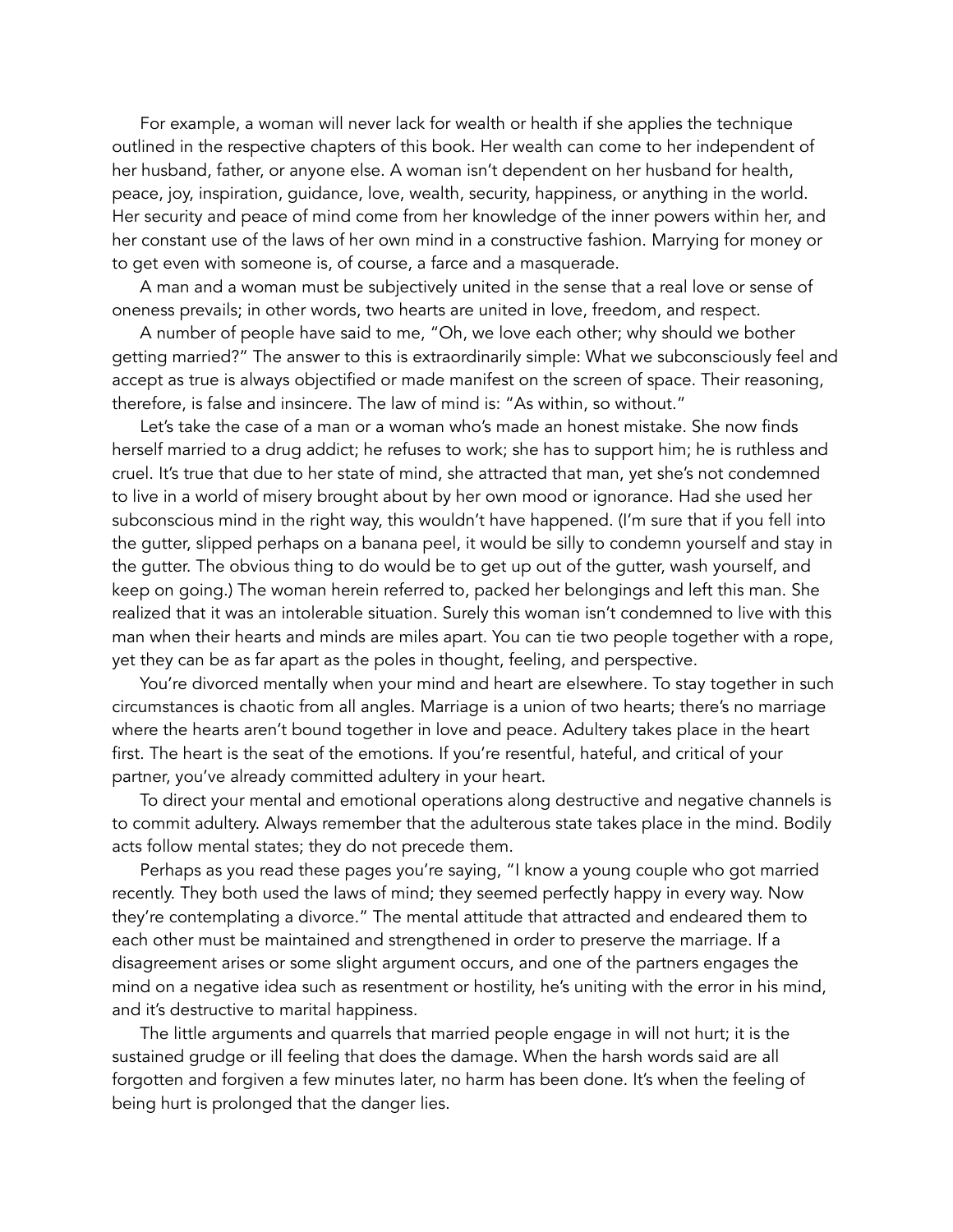If a man begins to brood and grows morbid against his wife because of the things she said or did, he's committing adultery since he's mentally engaged in bitterness. This mood will endanger the marriage except that he forgives and radiates love and goodwill to his partner. Let the man who's bitter and resentful swallow his sharp remarks; let him go to great length to be considerate, kind, and courteous. He can deftly skirt the differences. Through practice and mental effort, he can get out of the habit of antagonism, then he will be able to get along better not only with his wife, but with business associates, also. Assume the harmonious state, and eventually you will find peace and harmony.

 Let us make a few remarks about the nagging wife. Many times, the reason she's a nagger is because she gets no attention; oftentimes it's a craving for love and affection. Give it to her. There's also the nagging type of woman who wants to make the man conform to her particular pattern. This is about the quickest way in the world to get rid of a man.

 The wife and the husband must cease being scavengers—always looking at the petty faults or errors in each other. Let each give attention and praise to the positive and wonderful qualities in the other.

 A great mistake is to discuss your marital problems or difficulties with neighbors and relatives. Suppose, for example, a wife says to the neighbor, "John never gives me any money, he treats my mother abominably, drinks to excess, and he's constantly abusive and insulting." Now this wife is degrading and belittling her husband in the eyes of all of the neighbors and relatives; he no longer appears as the ideal husband to them.

 Never discuss your marital problems with anyone except a trained counselor. Why allow many people to think negatively of your marriage? Moreover, as you discuss and dwell upon these shortcomings of your husband, you're actually creating these states within yourself. Who is thinking and feeling it? You are! As you think and feel, so are you.

 Relatives will usually always give you the wrong advice; it's usually biased and prejudiced because it's not given in an impersonal way. Any advice you receive that violates the golden rule—which is a cosmic law—isn't good or sound.

 It is good to remember that no two human beings ever lived beneath the same roof without clashes of temperament, periods of hurts, and strain. Never display the unhappy side of your marriage to your friends. Keep your quarrels to yourself. Refrain from criticism and condemnation of your partner.

 If there are children in the home, let the father praise their mother; let him call attention at times to her fine qualities and the happy aspects of the home.

 A husband must not try and make his wife over into a second version of himself. The tactless attempt to change her in many ways is so foreign to her nature; these attempts are always foolish; many times, they result in a dissolution of the marriage. These attempts to alter her destroy her pride and self-esteem, and arouse a spirit of contrariness and resentment that proves fatal to the marriage bond.

 Adjustments are needed, of course, but if you have a good look inside your own mind and study your character and behavior, you'll find so many shortcomings there to keep you busy the rest of your life. If you say, "I will make him over into what I want," you're looking for trouble and the divorce court. You're asking for misery. You will have to learn the hard way that there's no one to change but yourself.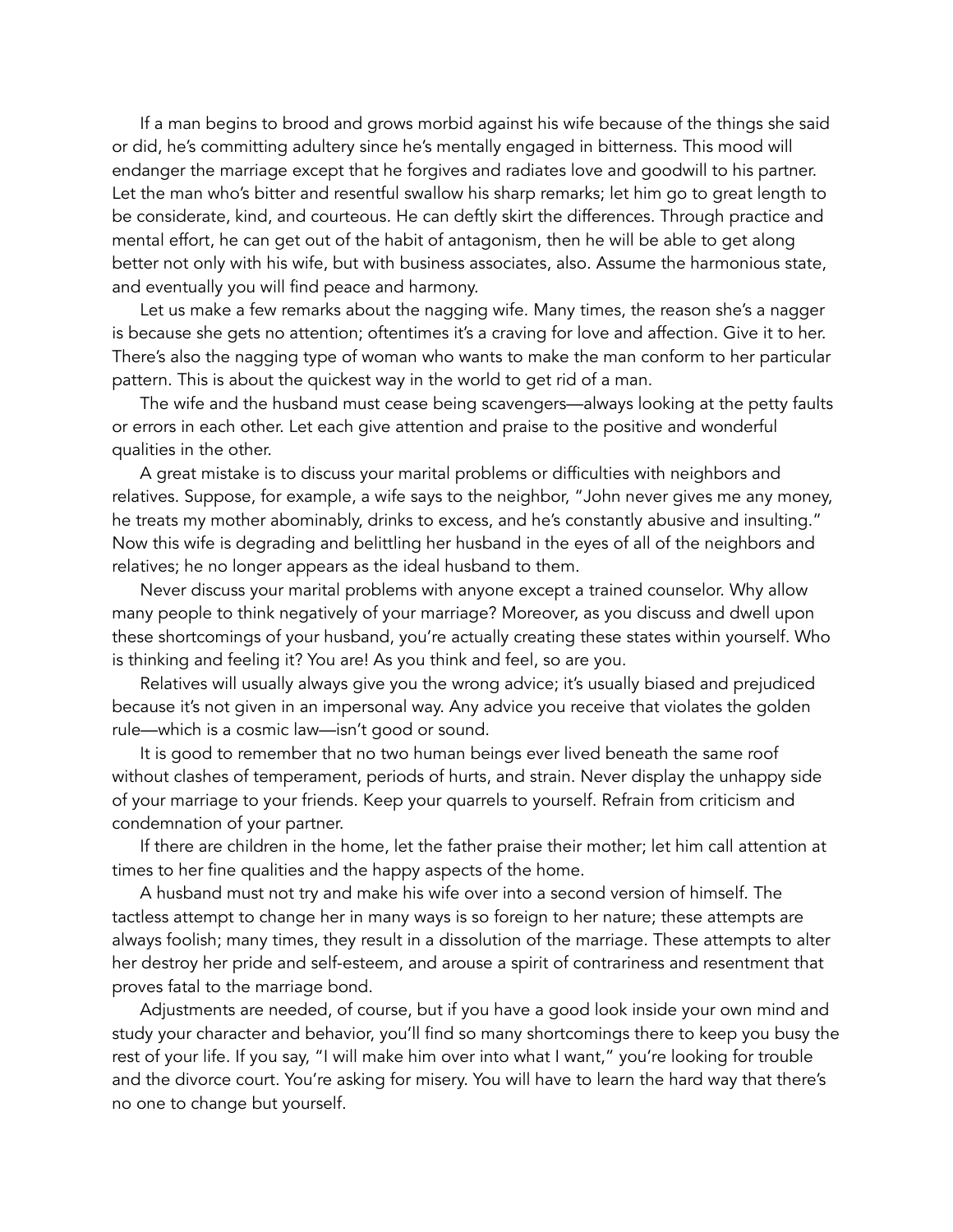If you have a marital problem, ask yourself what it is you want; then realize that you can achieve that goal. You would solve your marital problem in the same way as any other problem. Define clearly what you want; then realize that what the mind engages in, it creates.

 A woman told me one time that after 30 years, her husband began to drink heavily, neglecting his home and children. She began to claim peace and harmony in her home and heart. She paid no attention to the circumstances or conditions. She quietly engaged her mind on her goal, knowing that her subconscious mind would bring about and magnify what she gave her attention to. Harmony and peace were again restored after a few months' devotion to her true goal. This is an illustration of *the miracles of the subconscious mind.*

 By resenting and fighting the situation, this woman would only make matters worse. If there's quarreling and bickering in the home, turn your attention away from personalities, environments, and conditions; and focus your attention on your ideal, which is love, peace, and harmony. As you feed your mind upon these ideas, the subconscious mind will respond and bring about harmony.

 I'm often asked this question: "If one of the partners has an intense desire to terminate the marriage, and the other has an equally intense desire to remain united in marriage, and they're both sincere, what will happen?" In such cases, there's a mental tug-of-war; this is a house divided against itself; sooner or later it will dissolve. However, their mental attitude may prolong the situation.

 The proper and correct way to solve this marital problem is to lift the thought above personalities and conditions, and begin to direct your thought to your true desire, trusting the infinite intelligence within you to bring about the perfect solution. Through the right application of the law of your subconscious mind, you can bring harmony where discord is, and resurrect peace where confusion reigns; moreover, the right application of your subconscious mind can dissolve a bad marriage.

 Do not let foolish pride, anger, and a desire to get even take you to the divorce court, when all the while your heart is one with the spouse you left. Let love, goodwill, and kindness lead you back to the one you love in your heart. You can heal any problem through the right application and direction of your subconscious mind.

 Listening to the intuition or guidance that comes from the subjective wisdom within you would have perhaps prevented you from contracting the present marriage. You didn't know how to use it; now you do. If you had a bad start, you can adjust it now by using the procedure and techniques outlined in this chapter. By exalting, and lifting up, your partner in thought and feeling, and always cherishing the lovely qualities that brought you together, you can make your marriage a beautiful experience and a joy forever.

\*\*\* \*\*\*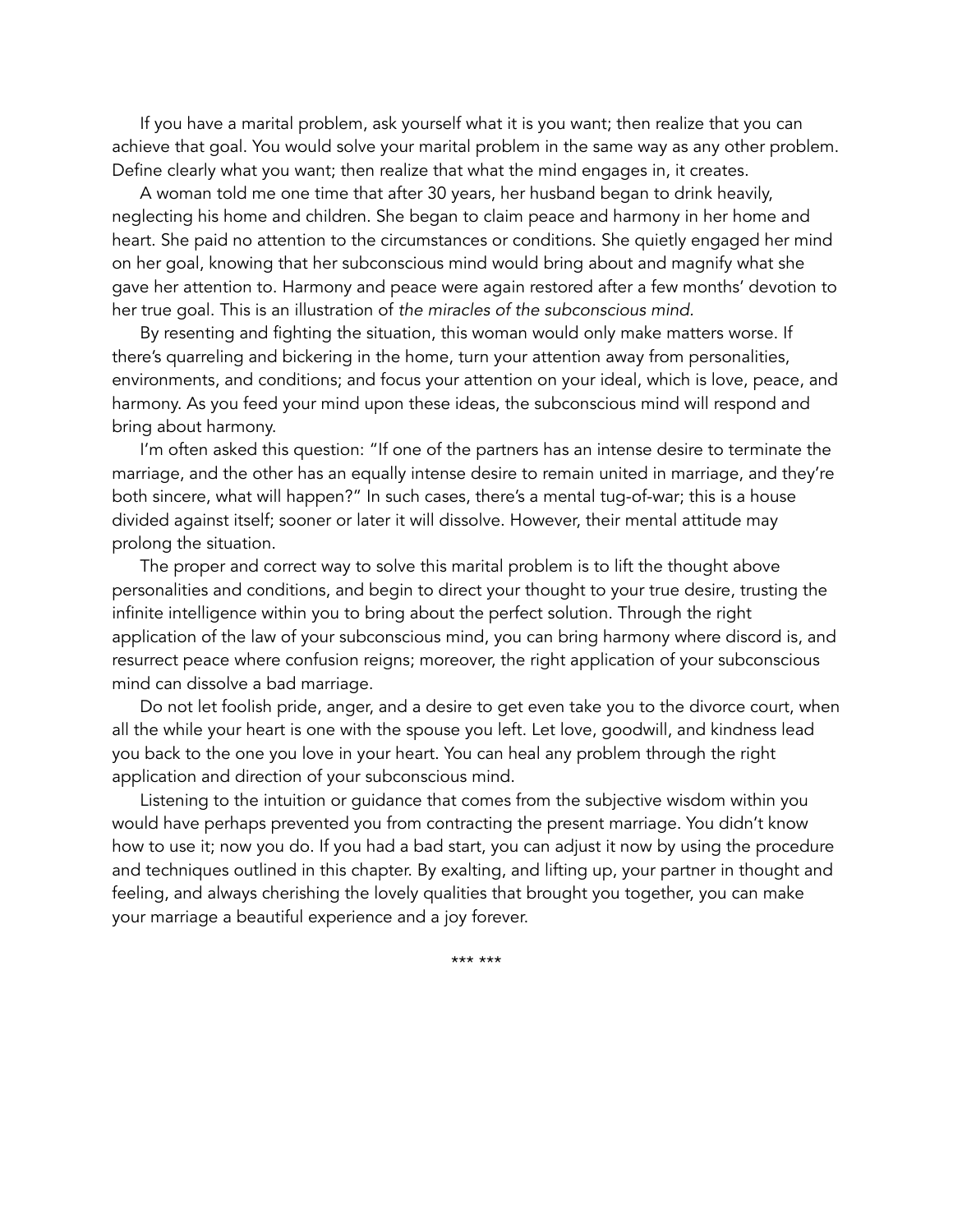Chapter Six

### The Subconscious Mind and Guidance

 In explaining the workings of the subconscious mind to a recent college class, one of the students present said that the answer to his problem came to him while he was shaving. The reason for this was that while he was doing so, he was relaxed; then the wisdom and intuition of the subconscious mind came to the surface mind.

This man had been giving intense, conscious application to his problem for several days. By adhering to the following instructions, he got results: As he was about to go to sleep at night, he would say, "I am now turning this request over to my deeper mind; I know it has the answer, and I will receive it."

In the first chapter, I told you that the subconscious mind will awaken you at six in the morning, because you're thinking about that time before you go to sleep. In the same manner, the subconscious mind took up this man's case; having the superior wisdom, it logically deduced the perfect answer and gave it to him.

You will often note that immediately after awakening, the answer will come to you because you're still half asleep and half awake; there's an outcropping of the wisdom of the subconscious mind at that time.

When you're beset with a problem, what do you do? Many people will worry and fret about the problem; this makes matters worse, because the subconscious mind always magnifies what we impress upon it.

Many liken the subconscious mind to a bank; you're constantly making deposits in this universal bank. Be sure that you deposit seeds of peace, harmony, faith, and goodwill; these will be magnified a thousand-fold; then prosperity and good fortune will be your harvest. How do you find yourself reacting to the problems of the day and to your environment? If you react with anger, bitterness, criticism, and resentment, you're making these deposits in the bank within you. When you need strength, faith, and confidence, you cannot draw them out because you haven't placed these qualities in your bank.

Begin now to deposit joy, love, peace, and good humor; busy your mind with these things; then the subconscious bank will give you compound interest. It will magnify exceedingly beyond your wildest dreams.

When you have what you term a difficult decision to make, or when you fail to see the solution to your problem, begin at once to think constructively about it., If you're fearful and worried, you're not really thinking. Real thought consists in contemplating whatsoever things are true, just, honest, lovely, and of good report. True thinking is free from fear. The real reason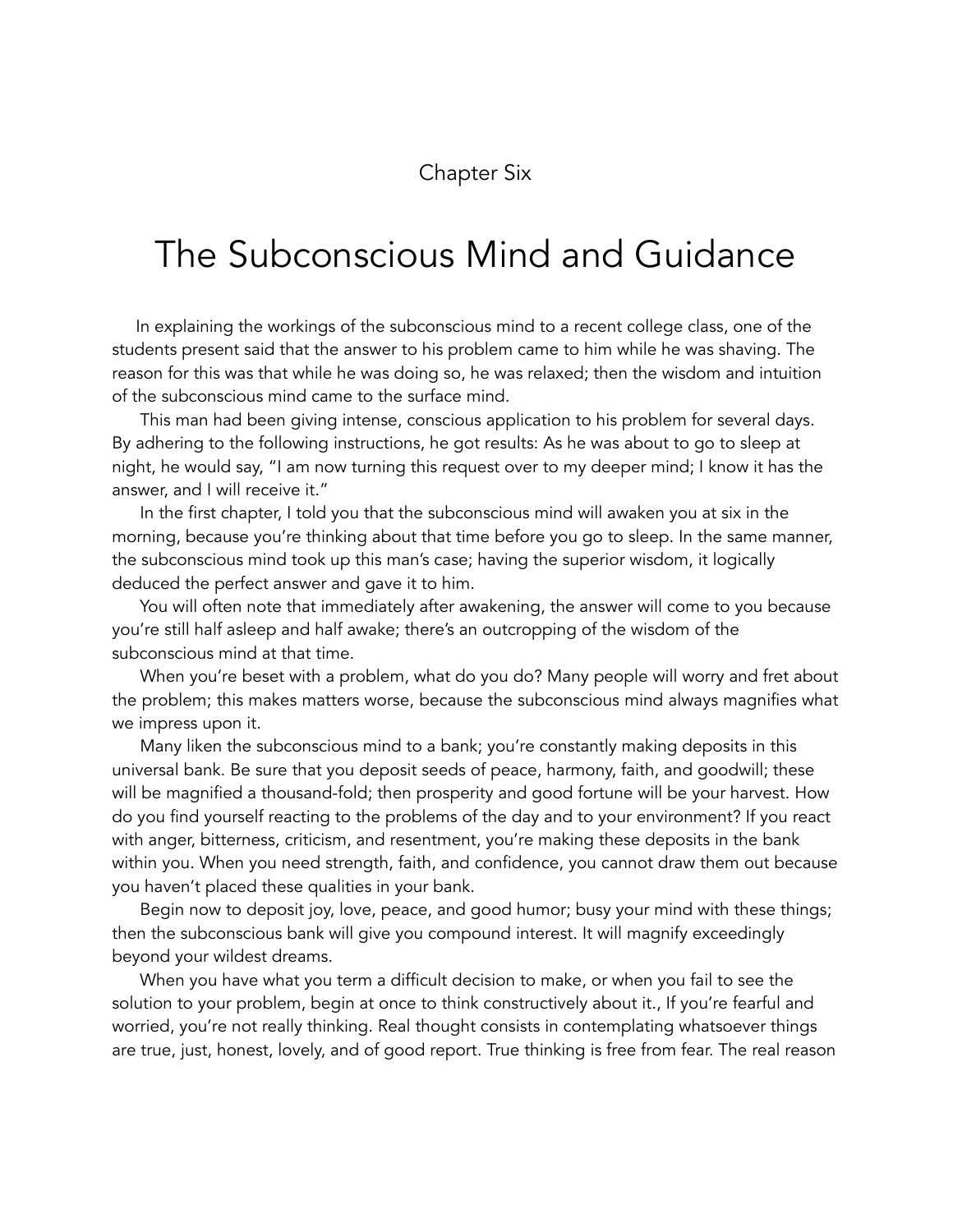why you're fearful is because you have a false concept, or you're taking a wrong view of things. Probably you believe that external things, conditions, and circumstances control you and that they're causative. Remember, you have dominion over your environment and conditions.

 Here's a simple technique you can follow: Quiet the mind, still the body, and tell it to relax; it has to obey you. It has no volition, initiative, or intelligence of itself; it is an emotional disc that records your beliefs and impressions. Immobilize your attention; focus your thoughts on the solution to your problem. Try and solve it with your conscious mind. Think how happy you would be about the perfect solution. If your mind wanders, bring it back gently. In this sleepy, drowsy state, say quietly and positively, "The answer is mine now; I know that my subconscious mind knows the answer."

 Live now in the mood or feeling of the solution. Sense the feeling you would have if the perfect answer were yours now. Let your mind play with this mood in a relaxed way; then drop off to sleep. You may fall asleep sooner than you expected, but you were thinking about the answer; the time wasn't wasted. When you awaken, if you don't have the answer, get busy doing something else. Probably when you're preoccupied with something else, the answer will come into your mind in that way that toast pops out of the toaster.

 Never think about your problem in this manner: "Things are getting worse. I will never get the answer." "I see no way out." "It is hopeless." You're reversing the law, and undoing the good work you have done. Thinking about the answer activates the intelligence of the subconscious, which knows all, sees all, and has a "know-how" of accomplishment.

 The subconscious mind has the power to create; it also obeys the orders given to it by the conscious mind. Always remember this simple truth: The conscious mind has the power of choice; the subconscious does what it's told to do. The latter accepts your beliefs and convictions and brings them into your experience. It is an infinite, creative power.

 Sometime ago, I received a clipping from a magazine describing how a Dr. Banting solved his problem of diabetes. He'd made a profound study of the disease. One night he was awakened in the early hours of the morning with the answer to extract the substance from the degenerated, pancreatic duct of dogs; this was the origin of insulin, which has helped millions of people.

 It doesn't follow that you'll always get an answer overnight; the answer may not come for weeks or months. Don't be discouraged. Keep on turning it over every night to the subconscious mind prior to sleep, as if you'd never done it before.

 One of the reasons for the delay may be that you look upon it as a major problem. You may believe that it will take a long time to solve it.

 The subconscious mind is timeless and spaceless. Go to sleep believing that you have the answer now, and that the solution is yours now. Do not postulate the answer in the future. Have an abiding faith in the outcome. Become convinced now, as you read this book, that there's an answer, and a perfect solution for you.

 Here's a very simple technique used from time immemorial to get an answer from the subconscious mind: Calmly think about what you want, such as the answer, the harmonious solution, or the right decision. The best time to turn over a request is just before going to sleep. Relax the body; still the wheels of your mind; suggest sleep to yourself. You'll begin to feel sleepy, but you're still consciously aware and capable of directing your attention.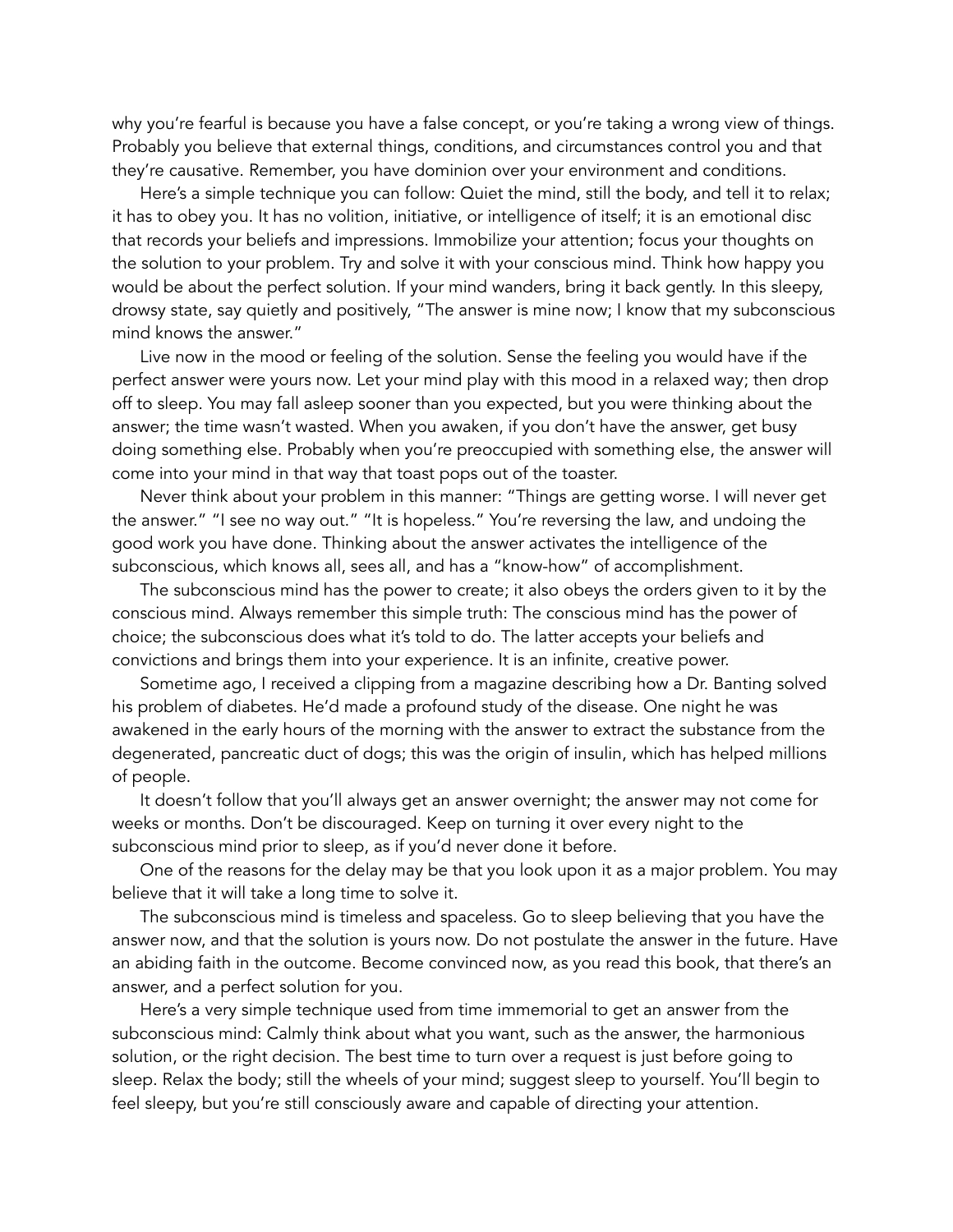For example, you can hear a baby cry next door, or you can hear someone walking around the house. You're in a state akin to sleep, between the waking and sleeping state. (The Nancy School of Therapeutics calls this state *the reverie.*) In this drowsy, meditative state, you induce the subconscious mind to take over your problem or request; this *passing over* to the subconscious mind is best accomplished through the above process. You infer no opponent; you use no willpower. You imagine the end, the solution, and the freedom state. Do this with complete naïveté and simplicity. Have a simple, childlike, miracle-making faith. Picture yourself without the problem. Cut out all of the red tape from the process.

 The simple way is the best. This is an illustration: I lost a valuable ring. It was an heirloom. I looked everywhere for it and couldn't locate it. I decided to practice what I preach! At night I talked to the subconscious in the same manner that I would talk to anyone. I said to it prior to dropping off to sleep: "You know all things; you know where that ring is, and you now reveal to me where it is." In the morning I awoke suddenly with the words ringing in my ear, "Ask Robert!"

 Robert is our boy; he's 14 years old, and I thought it very strange that I should ask Robert; however, I followed the inner voice of intuition.

 Robert said, "Oh, yes, I picked it up on the sidewalk in front of the house. It's in my drawer; it didn't seem very valuable, so I didn't say anything about it!" The subconscious mind will always answer you if you trust it.

 A young man in a recent class had this experience: His father passed on to the next dimension and apparently left no will. However, this man's sister told him that their father had confided to her that a will had been executed that was fair to all. All attempts to locate the will failed. During the closed class on "The Miracles of the Subconscious Mind," this young man put into practice what he heard. As he went to sleep, he said, "I now turn this request over to the subconscious mind; it knows just where that will is"; it reveals it to me"; then he condensed his request down to one word: "Answer," repeating it over and over again as a lullaby. He lulled himself to sleep with this same word.

 This student had a dream that night, a very vivid, realistic dream wherein he saw the name of a certain bank in Los Angeles and its address. He went there and found a safe-deposit vault registered in the name of his father, which solved all of his problems.

 Your thought as you go to sleep arouses the powerful latency that's within you. For example, let's suppose that you're wondering whether to sell your home, buy a certain stock, sever a partnership, move to New York or stay in Los Angeles, dissolve a current contract, or take a new one. Do this: Sit quietly in your armchair or at the desk in your office; remember that there's a universal law of action and reaction. The action is your thought. The reaction is the response from your subconscious mind. The subconscious mind is reactive and reflexive; this is its nature. It rebounds, rewards, repays; it is the law of correspondence. It responds by corresponding.

 As you contemplate right action, you'll automatically experience a reaction or response in yourself. You've now used the infinite intelligence resident in the subconscious mind to the point where it begins to use you; from then on, your course of action is directed and controlled by the subjective wisdom within you, which is all-wise and omnipotent. Your decision will be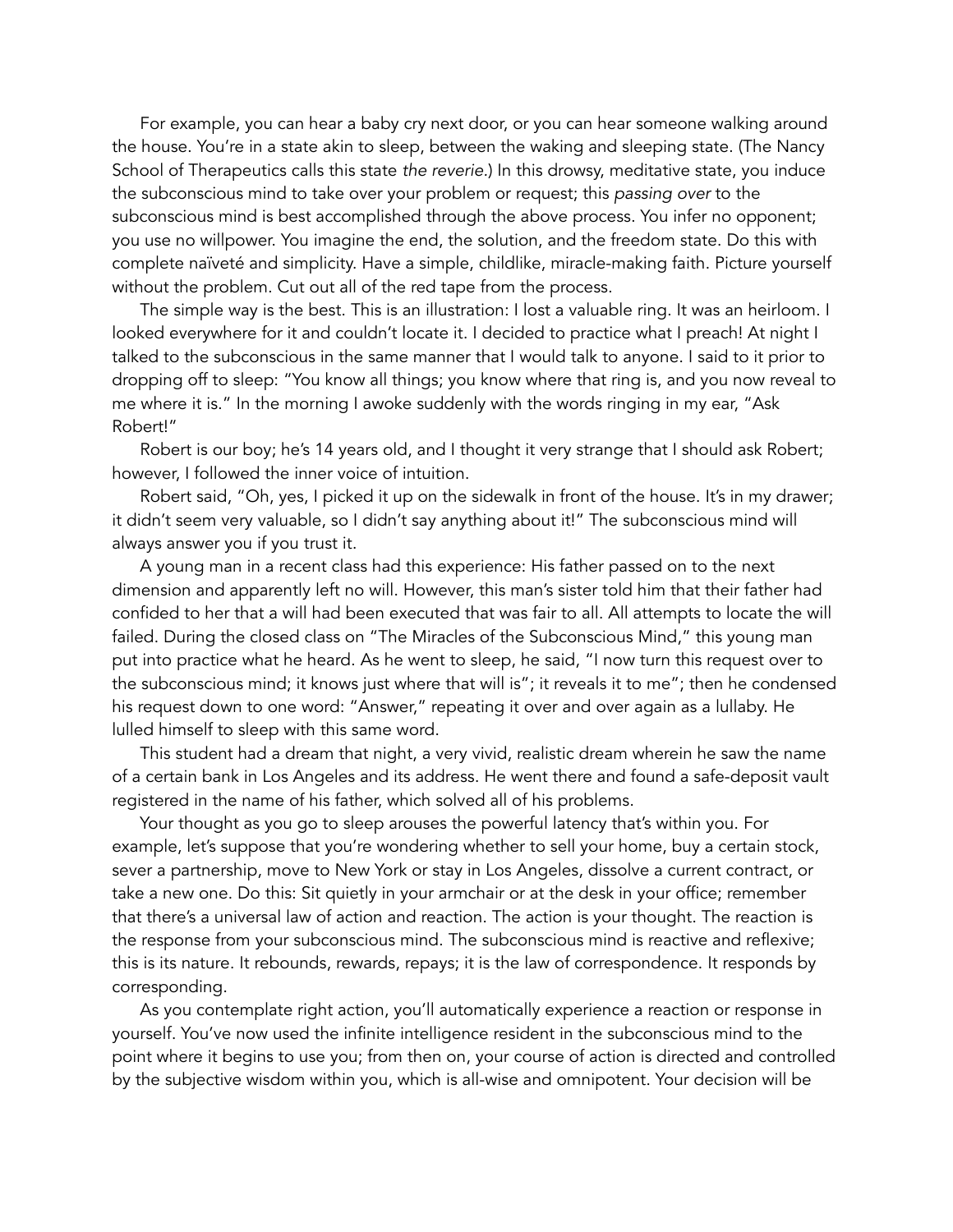right; there will only be right action because you're under a subjective compulsion to do the right thing. I use the word *compulsion* because the law of the subconscious is compulsive.

 Our subconscious convictions and beliefs dictate and control all of our conscious actions. The secret of guidance or right action is to mentally devote yourself to the right answer until you find its response in you. The response is a feeling, an inner awareness, an overpowering hunch whereby you know that you know. You've used the power to the point where it begins to use you. You cannot possibly fail or make one false step while operating under the direction of the subjective wisdom within you.

 Think of a garden; then you'll understand the twofold aspect of mind, and the subjective law by which it operates. The conscious mind plants the seed in the soil. It decides what kind of seed shall be planted. As you know, the soil will grow whatever is planted, whether it is grapes or thorns.

 Similarly, look upon the subconscious mind as the soil; it contains all of the elements necessary and essential for growth. Again, let us realize that it's the nature of the soil to *bring forth,* but as you know, it is not the slightest bit interested in what it brings forth. It doesn't care whether it brings forth a pear tree or an apple tree. All of the laws of nature would be violated should the soil refuse to produce or grow poisonous plants.

 Exactly the same thing is true of the subconscious mind; it is a doer; it never questions or talks back to you. It accepts what you deposit in it, and produces it in your experience, whether it is good or bad. Learn to use your subconscious mind constructively, wisely, and judiciously.

 I want to stress this important fact: You will always receive guidance with respect to the subject in which you think about the most. The subconscious mind is impersonal and no respecter of persons. If, by illustration, you begin to think about how you can set fire to a certain building without being detected, ideas and thoughts will come to you for the evil and destructive uses of fire. The universal energy or power in and of itself is perfectly harmless; however, you can use it for constructive or destructive purposes.

 Let's take the atomic energy about which we read so much; it's perfectly harmless. You know very well it's in the mind of human beings that the danger of atomic energy lies. Atomic energy can be used to warm or light a house or destroy thousands of people.

 You receive guidance in accordance with what you habitually think about. If you think and dwell upon fears, troubles, and failure, you'll be guided in the wrong direction, and more chaos and confusion will be experienced by you.

 Take this great thought and dwell upon it There's nothing to fear in all of the universe! You have the power of control through the wise use of your subconscious mind. Sit down quietly now, and think of a beautiful lake on top of a mountain; it is a still, quiet night. On the surface of the quiet, placid lake, you see mirrored the stars, the moon, and perhaps the trees nearby. If the lake is disturbed, you won't see the stars or the moon. Similarly, quiet your mind, relax, and let go. Think of peace and stillness; then over the mirrored waters of your mind will move the answer to your question!

\*\*\* \*\*\*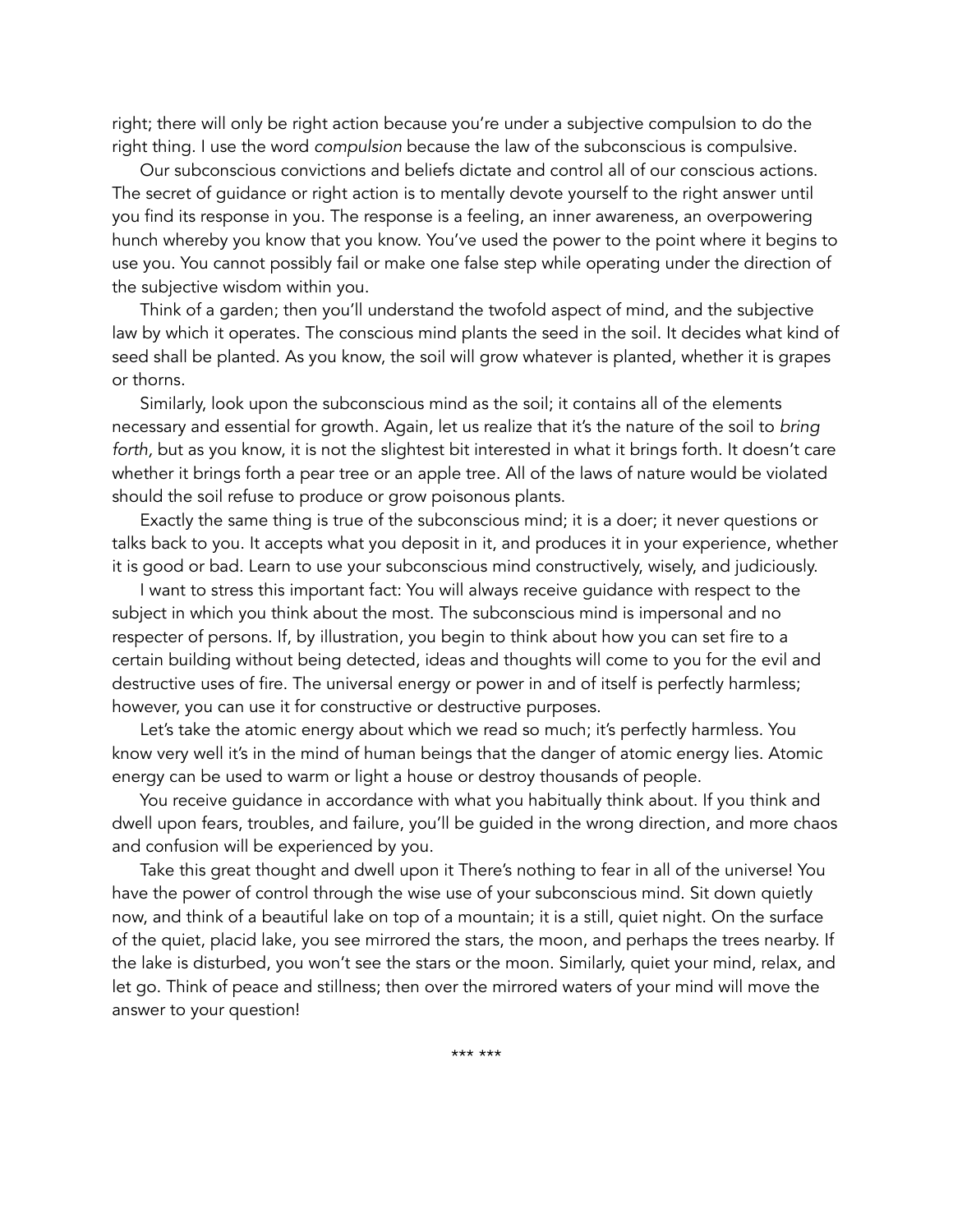### About the Author

**Joseph Murphy** was born on May 20, 1898, in a small town in the County of Cork, Ireland. His father, Denis Murphy, was a deacon and professor at the National School of Ireland, a Jesuit facility. His mother, Ellen, née Connelly, was a housewife, who later gave birth to another son, John, and a daughter, Catherine.

 Joseph was brought up in a strict Catholic household. His father was quite devout and, indeed, was one of the few lay professors who taught Jesuit seminarians. He had a broad knowledge of many subjects and developed in his son the desire to study and learn.

 Ireland at that time was suffering from one of its many economic depressions, and many families were starving. Although Denis Murphy was steadily employed, his income was barely enough to sustain the family.

 Young Joseph was enrolled in the National School and was a brilliant student. He was encouraged to study for the priesthood and was accepted as a Jesuit seminarian. However, by the time he reached his late teen years, he began to question the Catholic orthodoxy of the Jesuits, and he withdrew from the seminary. Since his goal was to explore new ideas and gain new experiences—a goal he could not pursue in Catholic-dominated Ireland—he left his family to go to America.

 He arrived at the Ellis Island Immigration Center with only \$5 in his pocket. His first project was to find a place to live. He was fortunate to locate a rooming house where he shared a room with a pharmacist who worked in local drugstore.

 Joseph's knowledge of English was minimal, as Gaelic was spoken both in his home and at school, so like most Irish immigrants, Joseph worked as a day laborer, earning enough to keep fed and housed.

 He and his roommate became good friends, and when a job opened up at the drugstore where his friend worked, he was hired to be an assistant to the pharmacist. He immediately enrolled in a school to study pharmacy. With his keen mind and desire to learn, it didn't take long before Joseph passed the qualification exams and became a full-fledged pharmacist. He now made enough money to rent his own apartment. After a few years, he purchased the drugstore, and for the next few years ran a successful business.

 When the United States entered World War II, Joseph enlisted in the Army and was assigned to work as a pharmacist in the medical unit of the 88th Infantry Division. At that time, he renewed his interest in religion and began to read extensively about various religious beliefs. After his discharge from the Army, he chose not to return to his career in pharmacy. He traveled extensively, taking courses in several universities both in the United States and abroad.

 From his studies, Joseph became enraptured by the various Asian religions and went to India to learn about them in depth. He studied all of the major religions from the time of their beginning. He extended these studies to the great philosophers from ancient times until the present.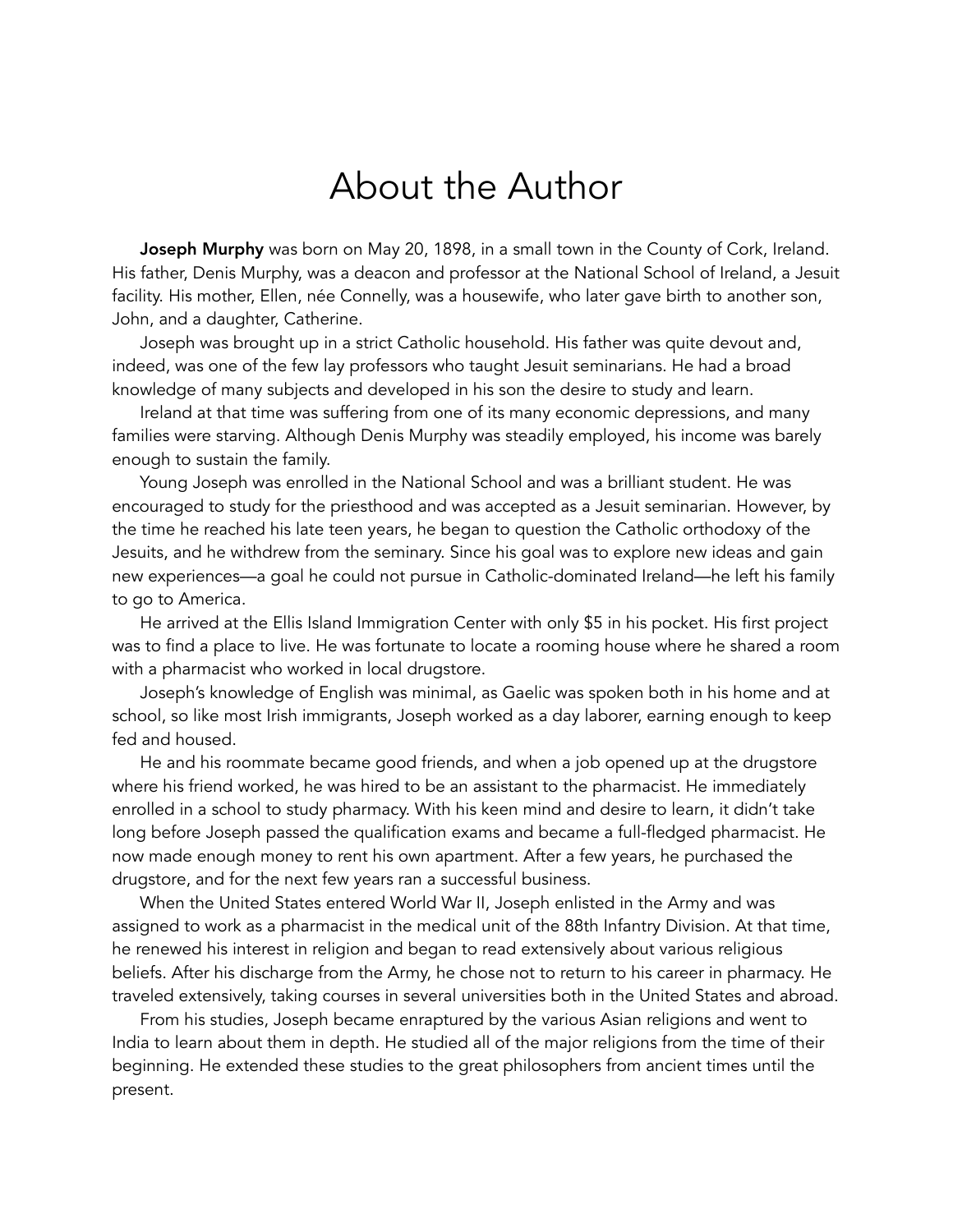Although he studied with some of the most intelligent and far-sighted professors, the one person who most influenced Joseph was Dr. Thomas Troward, who was a judge as well as a philosopher, doctor, and professor. Judge Troward became Joseph's mentor. From him he not only learned philosophy, theology, and law, but also was introduced to mysticism and particularly, the Masonic order. He became an active member of this order and over the years rose in the Masonic ranks to the 32nd degree in the Scottish Rite.

 Upon his return to the United States, Joseph chose to become a minister and bring his broad knowledge to the public. As his concept of Christianity was not traditional and indeed ran counter to most of the Christian denominations, he founded his own church in Los Angeles. He attracted a small number of congregants, but it did not take long for his message of optimism and hope rather than the "sin and damnation" sermons of so many ministers to attract many men and women to his church.

 Dr. Joseph Murphy was a proponent of the New Thought movement. This movement was developed in the late 19th and early 20th centuries by many philosophers and deep thinkers who studied this phenomenon and preached, wrote, and practiced a new way of looking at life. By combining a metaphysical, spiritual, and pragmatic approach to the way we think and live, they uncovered the secret of attaining what we truly desire.

 The proponents of the New Thought movement preached a new idea of life that brings out new methods and more perfected results, and we have the power to use it to enrich our lives. We can do all these things only as we have found the law and worked out the understanding of the law, which God seemed to have written in riddles in the past.

 Of course, Dr. Murphy wasn't the only minister to preach this positive message. Several churches, whose ministers and congregants were influenced by the New Thought movement, were founded and developed in the decades following World War II. The Church of Religious Science, the Unity Church, and similar places of worship preach philosophies similar to this. Dr. Murphy named his organization The Church of Divine Science. He often shared platforms, conducted joint programs with his similar-thinking colleagues, and trained other men and women to join their ministry.

 Over the years, other churches joined with him in developing an organization called the Federation of Divine Science, which acts an umbrella for all Divine Science churches. Each of the Divine Science church leaders continues to push for more education, and Dr. Murphy was one of the leaders to support the creation of the Divine Science School in St. Louis, Missouri, to train new ministers and provide ongoing educational education for both ministers and congregants.

 The annual meeting of the Divine Science ministers was a must to attend, and Dr. Murphy was a featured speaker at them. He encouraged the participants to study and continue to learn, particularly about the importance of the subconscious mind.

 Over the next few years, Murphy's local Church of Divine Science grew so large that his building was too small to hold them. He rented The Wilshire Ebell Theater, a former movie theater. His services were so well attended that even this venue could not always accommodate all who wished to attend. Classes conducted by Dr. Murphy and his staff supplemented his Sunday services that were attended by 1,300 to 1,500 people. These were supplemented by seminars and lectures that were held most days and evenings. The church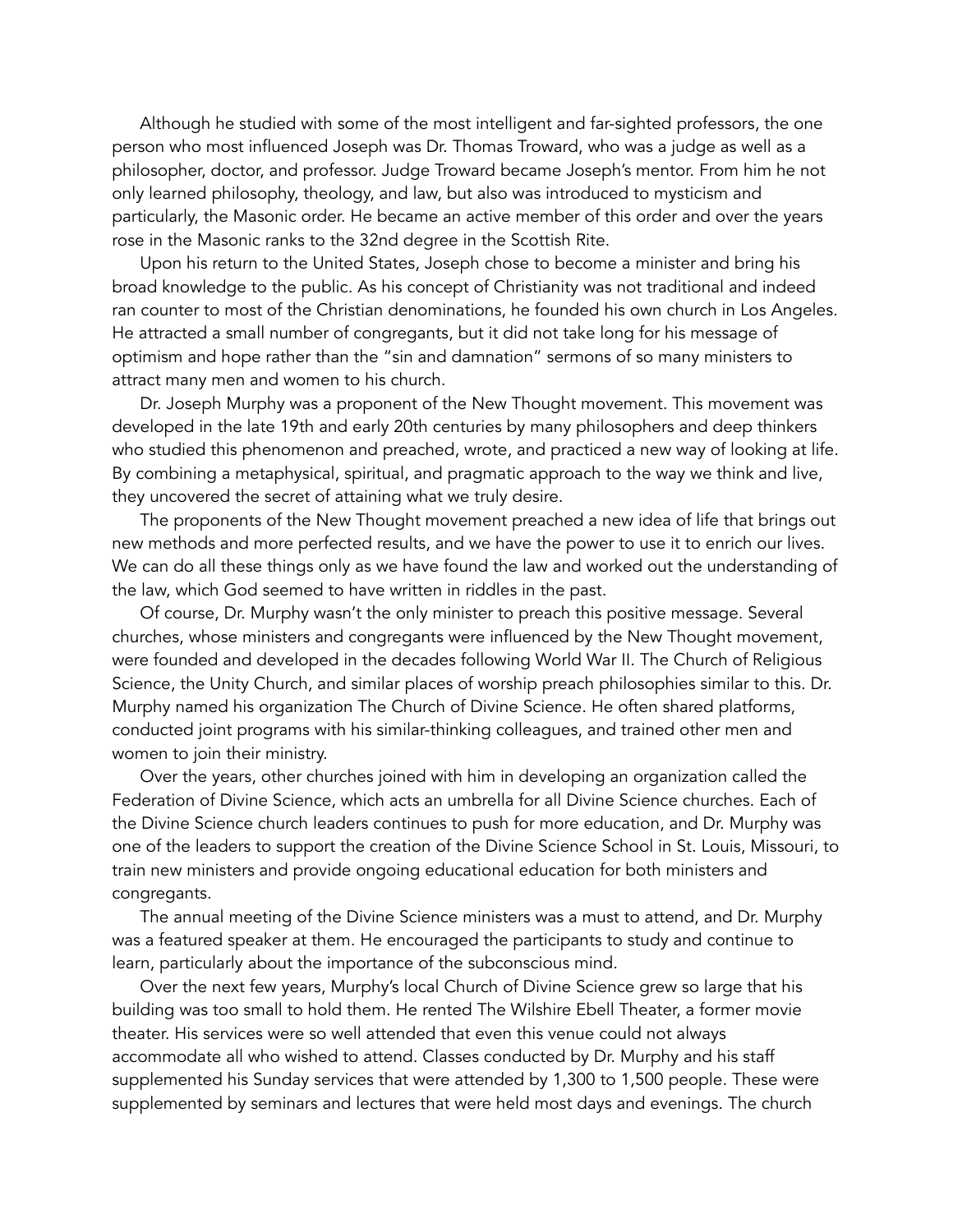remained at the Wilshire Ebell Theater in Los Angeles until 1976, when it moved to a new location in Laguna Hills, California, near a retirement community.

 To reach the vast numbers of people who wanted to hear his message, Dr. Murphy created a weekly radio talk show, which eventually reached an audience of over a million listeners.

 Many of his followers wanted more than just summaries and suggested that he tape his lectures and radio programs. He was at first reluctant to do so, but agreed to experiment. His radio programs were recorded on extra-large 78rpm discs, a common practice at that time. He had six cassettes made from one of these discs and placed them on the information table in the lobby of the Wilshire Ebell Theater. They sold out the first hour. This started a new venture. His tapes of his lectures explaining biblical texts, and providing meditations and prayers for his listeners were not only sold in his church, but in other churches, bookstores, and via the mail.

 As the church grew, Dr. Murphy added a staff of professional and administrative personnel to assist him in the many programs in which he was involved and in researching and preparing his first books. One of the most effective members of his staff was his administrative secretary, Dr. Jean Wright. The working relationship developed into a romance, and they were married a lifelong partnership that enriched both of their lives.

 At this time (the 1950s), there were very few major publishers of spiritually inspired material. The Murphys located some small publishers in the Los Angeles area, and with them produced a series of small books (often 30 to 50 pages printed in pamphlet form) that were sold, mostly in churches, from \$1.50 to \$3.00 per book. When the orders for these books increased to the point where they required second and third printings, major publishers recognized that there was a market for such books and added them to their catalogs.

 Dr. Murphy became well known outside of the Los Angeles area as a result of his books, tapes, and radio broadcasts and was invited to lecture all over the country. He did not limit his lectures to religious matters, but spoke on the historical values of life, the art of wholesome living, and on the teachings of great philosophers—both from the Western and Oriental cultures.

 As Dr. Murphy never learned to drive, he had to arrange for somebody to drive him to the various places where he was invited to lecture and other places in his very busy schedule. One of Jean's functions as his administrative secretary and later as his wife was to plan his assignments, arrange for trains or flights, airport pickups, hotel accommodations, and all the other details of the trips.

 The Murphys traveled frequently to many countries around the world. One of his favorite working vacations was to hold seminars on cruise ships. These trips were for a week or more and would take him to many countries around the world.

 One of Dr. Murphy's most rewarding activities was speaking to the inmates at many prisons. Many ex-convicts wrote him over the years, telling him how his words had truly turned their lives around and inspired them to live spiritual and meaningful lives.

 He toured the United States and many countries in Europe and Asia. In his lectures, he emphasized the importance of understanding the power of the subconscious mind and the life principles based on belief in the one God, the "I AM."

 Dr. Murphy's pamphlet-sized books were so popular that he began to expand them into more detailed and longer works. His wife gave us some insight into his manner and method of